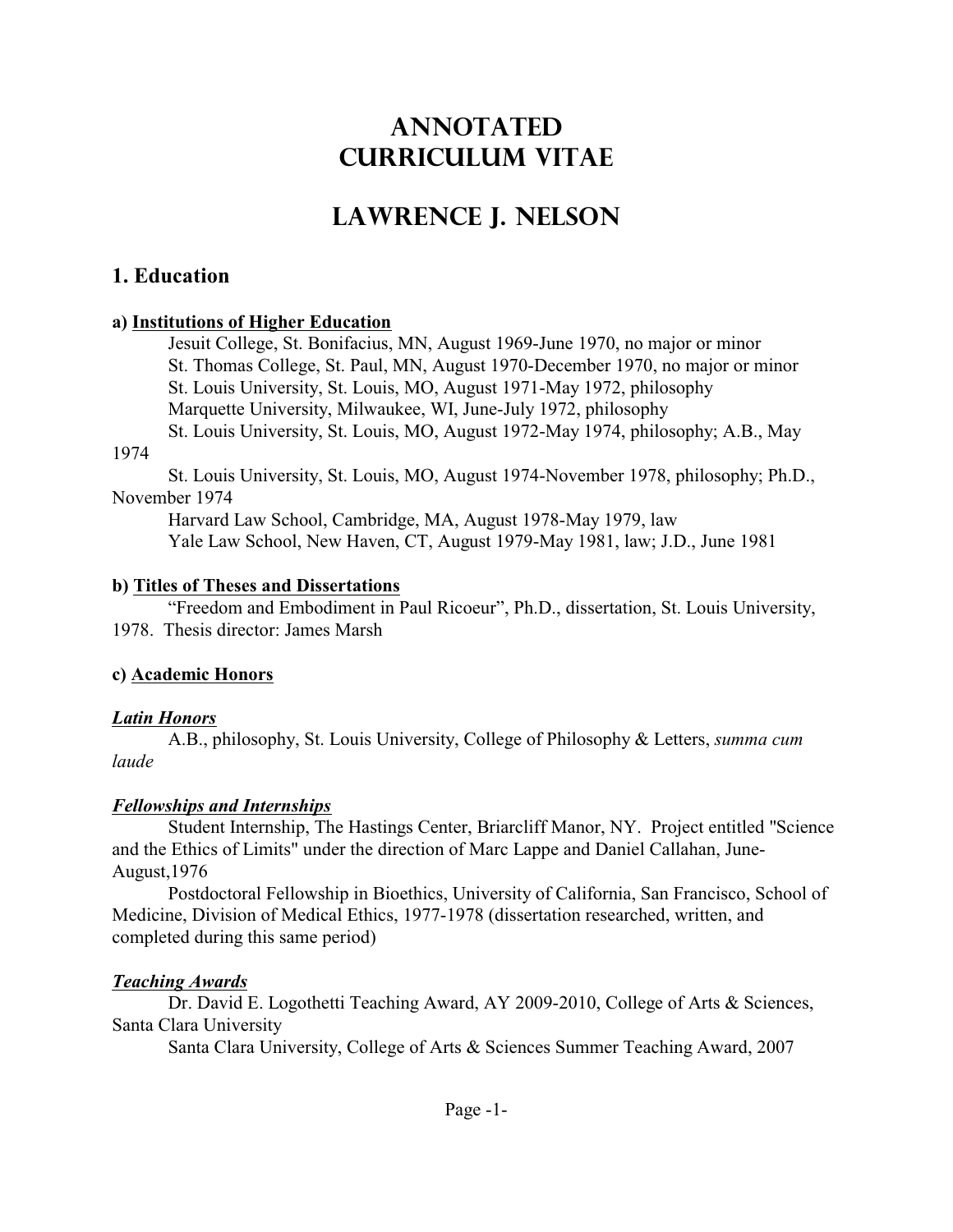*Grants and Awards* (most recent first, then in reverse chronological order)

Recipient of a Faculty Student Research Assistant Program \$1000 grant from the Provost's Office to fund a student research assistant for"The First Amendment, Expressive Association, and Physicians Involved in Killing." AY 14-15.

Recipient of a Faculty Student Research Assistant Program \$1000 grant from the Provost's Office to fund a student research assistant for "Law, Ethics, Ashley's Case, and the Federal Protection and Advocacy Statutes." AY 2012-13.

Recipient of a \$5000 Hackworth Faculty Research Grant from the Markkula Center for Applied Ethics to support work on a project entitled "Personhood and the Legal and Moral Status of Prenatal Humans" and for research on background for the full-length play *Cross My Heart* I am writing, AY 13-16.

Winner (with Dr. John Mills) of the Nellie Westerman Prize for Research in Ethics 1978, sponsored by the American Federation for Clinical Research, with the paper "Ethics and Research Involving Religious Celibate Groups."

Co-Principal Investigator, Robert Wood Johnson Foundation Substance Abuse Policy Research Program, Grant #030790 for \$99,600, "An Ethical and Legal Analysis of State-Compelled Loss of Liberty as an Intervention to Reduce the Harm of Perinatal Substance Abuse and Drug Addiction," 12/1/96-7/31/98.

Recipient of a Thomas Terry Teaching Grant from the Office of the Vice Provost for Academic Affairs, SCU, for development of a course "Ethics, Cultural Diversity & Human Rights." 4/99-7/99

Recipient of a Thomas Terry Teaching Grant from the Office of the Vice Provost for Academic Affairs, SCU, for the project "Creating Effective and Engaging Social Justice Segments in Four Core Curriculum Ethics Courses." 9/01-9/02

Recipient of grants from the Moran Family Trust Ethics and Social Justice Program and the SCU Dean's Grants Program for the project "Incorporating Social Justice Education into Five Core Curriculum Ethics Courses." 9/03-6/04

Recipient of a grant from The Bannan Center for Jesuit Education at SCU for the project "The Place of Philosophical Ethics in Jesuit Higher Education and Mission." 7/03-6/04

Recipient of a Hackworth Grant for Faculty Research and Teaching in Applied Ethics, Markkula Center for Applied Ethics at SCU, for the project "Towards a Theory of Constitutional Personhood." Summer 2003

Recipient of a \$1000 Faculty Student Research Assistant Program grant to fund research on "Ethics and Physicians Involvement in Capital Punishment by Lethal Injection." AY 06-07.

Recipient of \$2100 grant from the Office of Violence Against Women, U.S. Dept. of Justice; Lisa Millora, SCU Project Director, to develop a course on justice and gender violence, 4/18/06 (taught as PHIL 5 in winter 07).

Recipient of DISCOVER grant from the Ignatian Center in the form of a course release to develop a new course on philosophy and vocation (taught for the first time as PHIL 116, "Ethics, Authenticity, Freedom & Vocation," in winter 09).

Recipient of a \$2500 Hackworth Faculty Research Grant from the Markkula Center for Applied Ethics to support work on a paper entitled "Does Ashley Need Protection from Her Parents?" 6/08.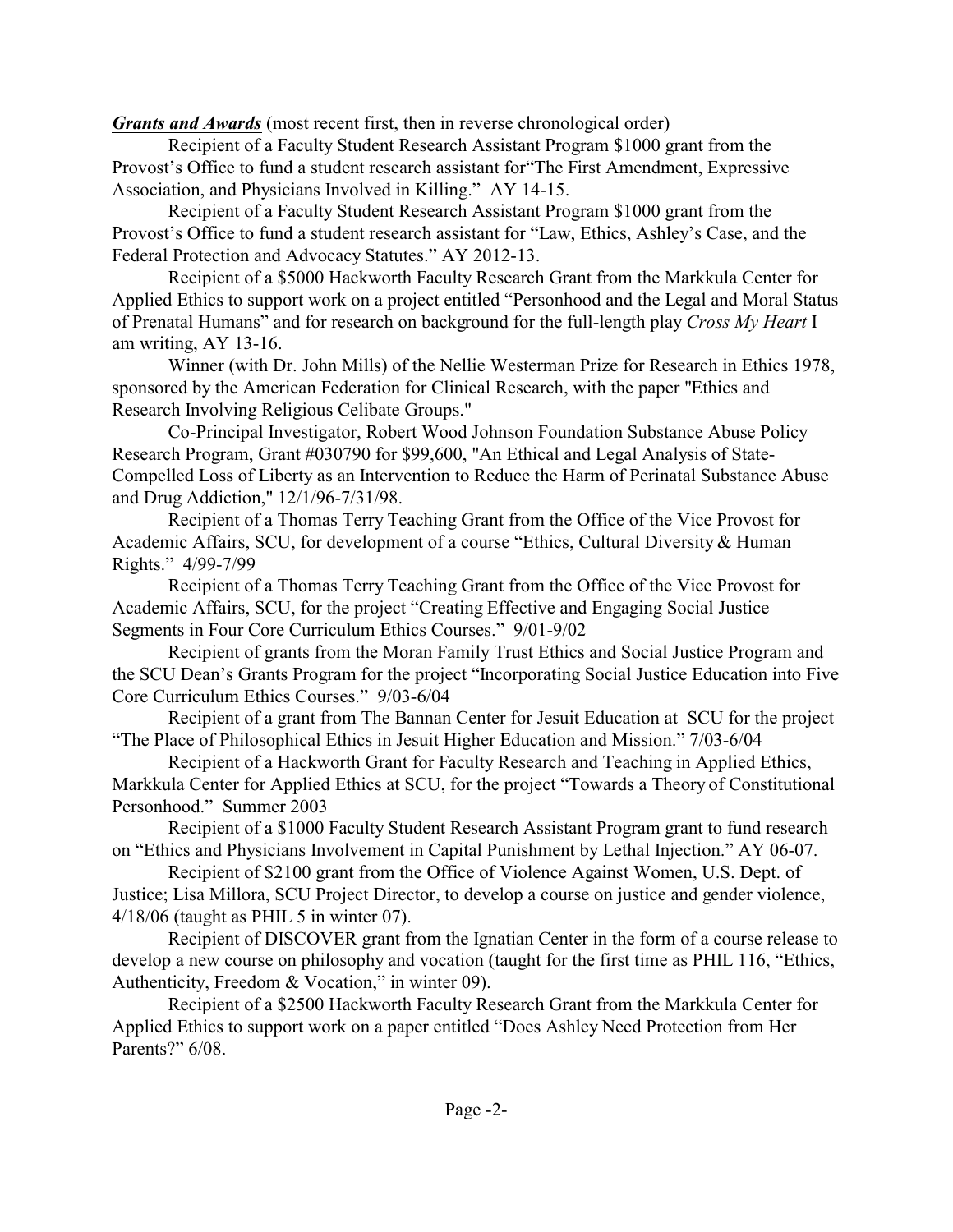Recipient of a \$1000 Department of Philosophy Faculty Research Grant to support research on "Ethics and Physicians Involvement in Capital Punishment by Lethal Injection," AY 08-09 (this work ultimately resulted in the publication of "Rethinking the Ethics of Physician Participation in Lethal Injection Execution" in the *Hastings Center Report* (see below).

Recipient of a \$1000 Department of Philosophy Faculty Research Grant to support research on "The Constitutional and Moral Reach of Feticide Statutes," AY 09-10.

Recipient of a \$1000 Faculty Student Research Assistant Program (FSRAP) grant to fund research on "The History of Constitutional Personhood and Roe v. Wade." AY 10-11.

# **2. Teaching and Related Experience**

### **a) Teaching Experience**

August 1974- May 1977, Teaching Assistant, Department of Philosophy, St. Louis University

August 1977-June 1978, I taught in various medical school, pharmacy, and nursing courses during the postdoctoral fellowship at the University of California, San Francisco, parttime

October 1981- May 1986, Adjunct Lecturer, Golden Gate University, Health Services Management graduate program, part-time

January 1983- May 1991, Adjunct Lecturer, I had a variety of teaching responsibilities in the Division of Medical Ethics and the Program in Medical Ethics, University of California, San Francisco, School of Medicine, part-time

1988, Winter semester, Adjunct Faculty, Jesuit School of Theology at Berkeley, part-time September 1996–August 1997, Quarterly Part-Time Lecturer, Santa Clara University,

## Department of Philosophy

September 1997– August 2001, Academic Year Lecturer, Santa Clara University September 2001–August 2004, Adjunct Associate Professor, Department of Philosophy and Program in Women and Gender Studies

September 2004–August 2009, Senior Lecturer, Department of Philosophy September 2009–2020, Associate Professor, Department of Philosophy September 2020–present, Professor, Department of Philosophy

## **b) Other Academic Experience**

Chair of the Philosophy Department, June 2017-June 2020

## **c) Relevant Non-Academic Professional Experience**

Consultant to the Department of Health and Human Services, Public Health Service, National Institutes of Health; author of report entitled "Legal and Ethical Aspects of Research on Perinatal Drug Abuse." 4/91-8/91.

Consultant to the American Thoracic Society Bioethics Task Force for its drafting of the American Thoracic Society Statement on Withholding and Withdrawing Life-Sustaining Treatment. Paul Lanken, M.D., Hospital of the University of Pennsylvania, Chair. 1989-1991.

Member of the Hastings Center Project on Maternal-Fetal Relations, 1989-91.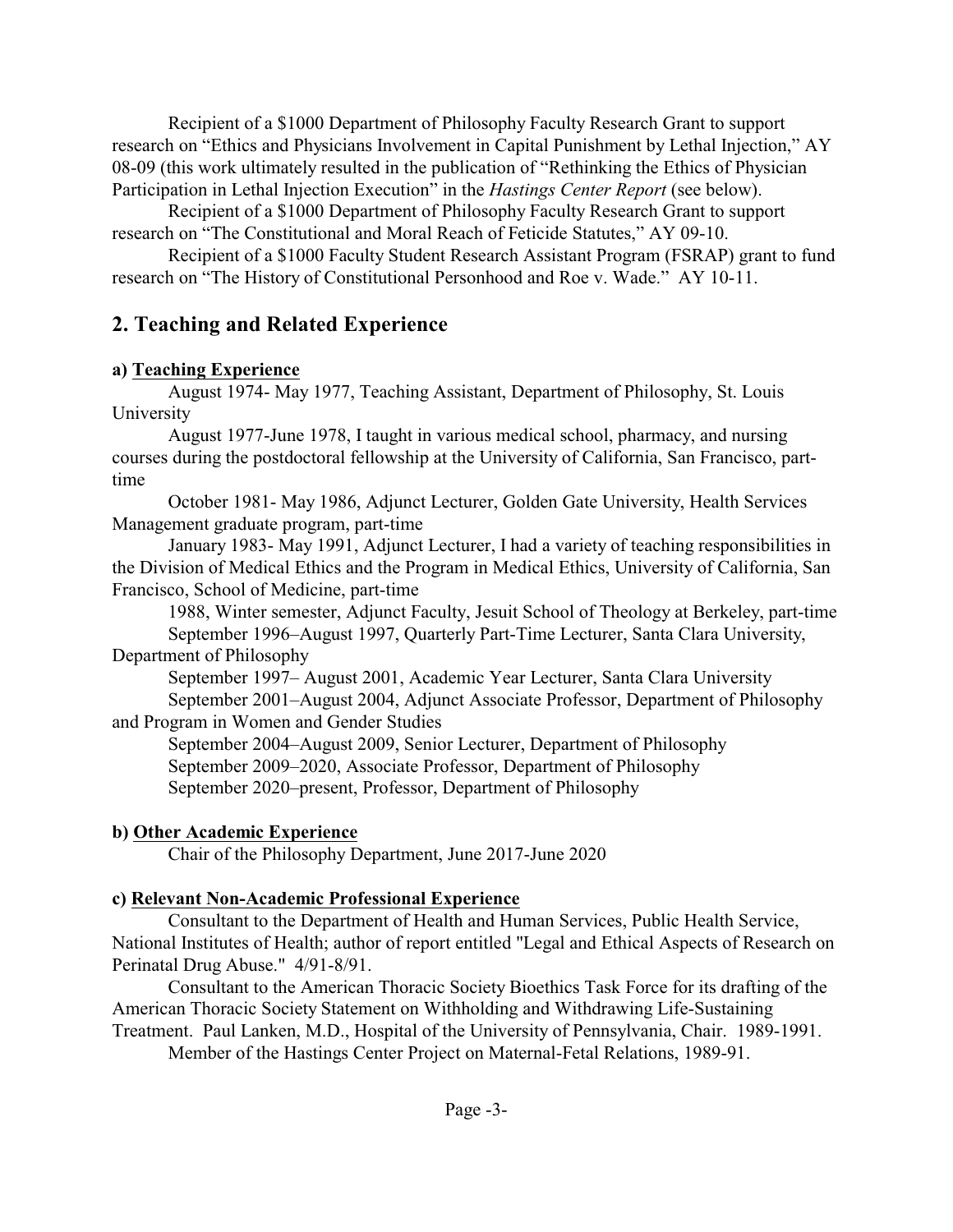Member, NIH Data and Safety Monitoring Committee, National Herpetic Eye Disease Study, 1989-1992.

Ethics Consultant, Agnews Developmental Center, San Jose, CA, February 1994 to May 1998.

Ethics Consultant, Summit Medical Center, Oakland, CA, 1986 to 1998.

Ethics Consultant, Children's Hospital, Oakland, CA, 1986-1993.

Consultant to the Center for Substance Abuse Treatment, Substance Abuse and Mental Health Services Administration, U.S. Dept. of Health & Human Services, on ethics in substance abuse treatment research, 2000-2001.

# **3. Scholarly and Artistic Work**

**a) Scholarly Publications** (each category in chronological order starting with the most recent; numbered consecutively across categories)

## *Book Chapters*

1. Lawrence Nelson & E. Ramirez, "Can Suicide in the Elderly Be Rational?" in Rational Suicide in the Elderly: Clinical, Ethical and Sociocultural Aspects, edited by R. McCue & M. Balasubramaniam, Springer (2017), 1-22.

*An examination of the conceptual (e.g., what is suicide? What does "rational" mean?) and ethical issues involved when elderly persons express (particularly to mental health clinicians who are increasingly encountering such patients) a desire to end their lives due to profound dissatisfaction with their physical and/or mental functioning, current relationships, or experiences apart from terminal illness or chronic pain. Some of these elderly individuals report they are "tired of life." Several case studies are discussed. 43 references, approx. 10,700 words.* 

*I was invited by the editors of this volume to write this and the rational suicide and the law chapter after they attended an invited presentation I made on these subjects at the 2015 annual meeting of the Association for Geriatric Psychiatry. I asked Erick Ramirez to work on the chapter with me given his expertise in the philosophy and ethics of mental health. We shared the research and writing on this chapter equally. Both of these chapters were peer reviewed by the book editors and editors at Springer. This chapter is currently the one in the book that has been downloaded (either by individual purchase or subscription) the most frequently at 740 (per bookmetrix.com). This book has been reviewed three times in the mental health literature.<sup>1</sup> With respect to this particular chapter one reviewer noted that "it usefully set out criteria for what might count as rational in this regard, which were then put to the test in Chapter 2." Google scholar search: 3 citations.<sup>2</sup> Researchgate search: 1 citation and 22 reads.*

2. Lawrence Nelson, "Rational Suicide and the Law," in Rational Suicide in the Elderly: Clinical, Ethical and Sociocultural Aspects, edited by R. McCue & M. Balasubramaniam, Springer (2017), 33-44.

*A review and analysis of the legal considerations facing therapists who encounter an elderly patient who express a wish to end her life and who does not exhibit a*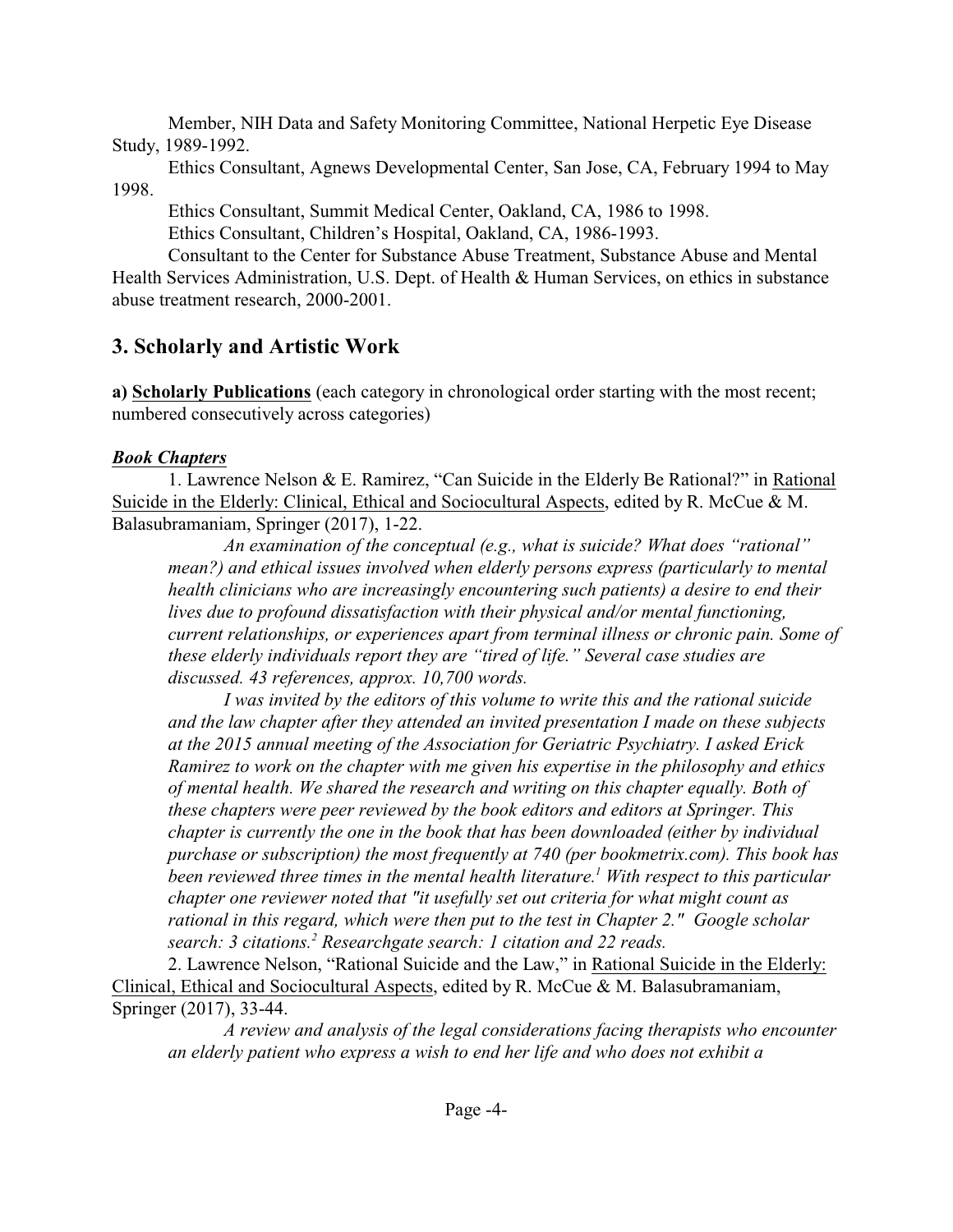*recognized mental illness. 19 references, approx. 5600 words.*

*This chapter has been downloaded (either by individual purchase or subscription) 672 times (per bookmetrix.com).* 

3. Lawrence Nelson, *"ACLU v. Catholic Health Care*: An Inquiry into Disputes over Previability Pregnancy Termination," in Conscience and Catholic Health Care, edited by D. DeCosse & T. Nairn, Orbis Books (2017), 121-138.

*A non-partisan ethical, legal, and policy analysis of litigation filed by the ACLU against the US Conference of Catholic Bishops and a Catholic hospital system alleging inadequate reproductive care for women. 47 references, 74 footnotes, approx. 6700 words.*

*This paper was written as part of a conference sponsored by the Markkula Center for Applied Ethics and the Catholic Health Association on the subject of conscience and Catholic health care to which I was invited by Prof. DeCosse. It was revised prior to publication in response to the peer review of the editors. This book received honorable mention from the Catholic Press Association's 2018 Book Award competition.*

4. Lawrence Nelson, "Legal Personhood, Prenatal Humans, and Feticide Laws," in In the Sphere of the Personal: New Perspectives in the Philosophy of Persons, edited by J. Beauregard & S. Smith, Vernon Press (2016), 165-178.

*A study of why prenatal humans should not be considered legal persons with fundamental rights, why the unborn deserve legal protection from wrongful killing by third parties, and why it is ethically and practically problematic for certain philosophical conceptions of personhood to be used to determine legal personhood. 24 references, 32 footnotes, approx. 5000 words.* 

*I presented a peer reviewed paper with this title at the 13th International Conference on Persons in the summer of 2015 and submitted a revised version to the editors in response to their call for papers that might be included in a published volume. This revised version of the original paper was accepted for publication after peer review by the editors.*

5. J. Faranoff & Lawrence Nelson, "Ethical Issues in the Perinatal Period," in Care of the High Risk Neonate, edited by A. Faranoff, 6th edition, Elsevier/Saunders (2012), 535-542 (revised version).

*A modestly revised version of the chapter I wrote that appeared in the 5th edition of this book in 2001. Dr. Faranoff initiated most of the changes, and I added some changes and collaborated on the final wording of all.*

6. Lawrence Nelson, "Disability Rights and Wrongs in the Terri Schiavo Case," in *Ethics, Politics and Death in the 21st Century: The Strange, Sad Case of Terri Schiavo*, edited by Kenneth Goodman, Oxford University Press (2010), pp. 158-190.

*Invited chapter in a volume peer reviewed by the publisher that discusses the ethics of the involvement of disability rights groups in the Schiavo case and offers a critique of the methods and rhetoric of these groups; one of ten chapters in the book; written during my 2005-2006 sabbatical leave.*

7. Lawrence Nelson, "Preimplantation Diagnosis," in *A Textbook of Perinatal Medicine*, edited by A. Kurjak, 2006 edition, CRC Press-Parthenon Publishers, pp. 179-189.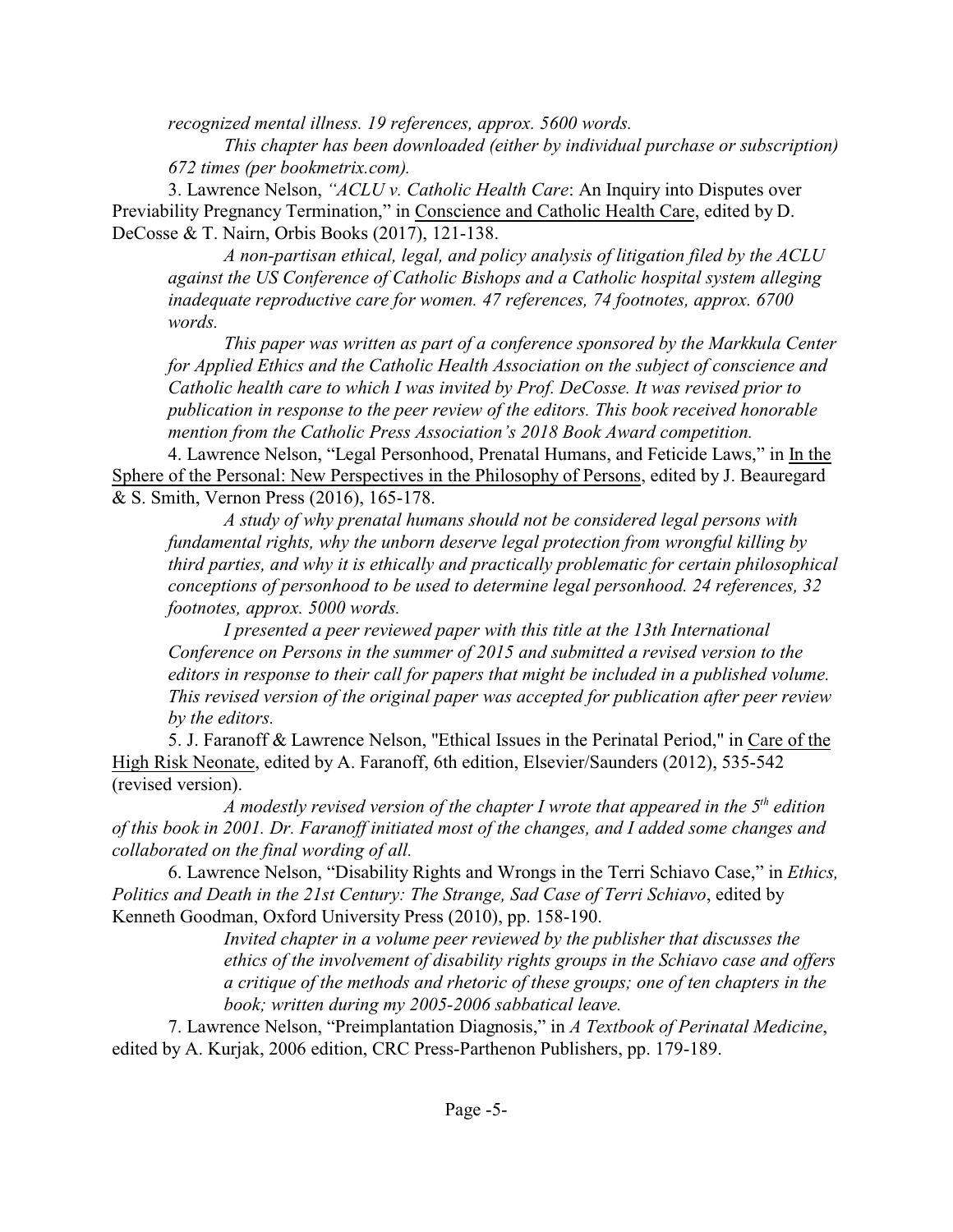*Medical textbook chapter invited and reviewed by the editors of the "Ethical and Legal Dimensions" section, Profs. Frank Chervenak and Laurence McCullough; a survey of the ethical problems raised by preimplantation genetic diagnosis including the marketing of PGD services, informed consent, sex selection, and the moral status of extracorporeal human embryos.*

8. Lawrence Nelson, "Ethical Issues in the Perinatal Period," Chapter 19 in *Care of the High Risk Neonate*, edited by M. Klaus and A. Faranoff, 5th edition, W.B. Saunders (2001), 536- 545 (revised and expanded version).

*Invited chapter in a medical textbook surveying the ethics of medical treatment of critically ill newborns, especially those born prematurely, and commenting on developments since the previous edition.*

9. Lawrence Nelson, "Ethical Issues in the Perinatal Period," Chapter 19 in *Care of the High Risk Neonate*, edited by M. Klaus and A. Faranoff, 4th edition, W.B. Saunders (1993), 464-470.

*Invited chapter in a medical textbook surveying the ethics of medical treatment of critically ill newborns, especially those born prematurely; includes discussion of the significance of the federal "Baby Doe laws" for neonatology practice.*

10. Lawrence Nelson & Marty Jessup, "Advocacy, Ethics, and the Law," in *Drug Dependency in Pregnancy: Managing Withdrawal*, edited by M. Jessup, California Department of Health Services, Maternal and Child Health Branch (1992), 269-284.

> *Invited chapter discussing the ethical and legal aspects of drug abuse and use by pregnant women and the effects of drugs on unborn humans; I did all of the ethical and legal research and wrote the clear majority of the manuscript text, while Ms. Jessup contributed the clinical information used in the paper.*

11. Lawrence Nelson, "And the Truth Shall Set You Free: The Case of Baby Boy Cory," in *Ethics at the Bedside*, edited by Charles Culver, M.D., University Press of New England (1990), 40-70.

> *Invited chapter in a book collecting reports of cases by the clinical bioethics consultants involved in them*; *discusses a case in which I was retained by the parents of a prematurely born infant to consult on the ethical and legal raised by the parents' wishes and the views of the health care providers on forgoing lifesustaining treatment.*

### *Articles*

12. Lawrence Nelson, "Response to Open Peer Commentaries on Provider Conscientious Refusal of Abortion, Obstetrical Emergencies, and Criminal Homicide Law," American Journal of Bioethics, Vol.18, #9, 2018, W9-W10.

*A response, reviewed by the editor, to the 10 Open Peer Commentaries (these are peer reviewed by the editor) on my target article "Provider Conscientious Refusal of Abortion, Obstetrical Emergencies, and Criminal Homicide Law." 5 references, approx. 1340 words. See below for more about this journal.* 

13. Lawrence Nelson, "Provider Conscientious Refusal of Abortion, Obstetrical Emergencies, and Criminal Homicide Law," American Journal of Bioethics, Vol.18, #7, 2018,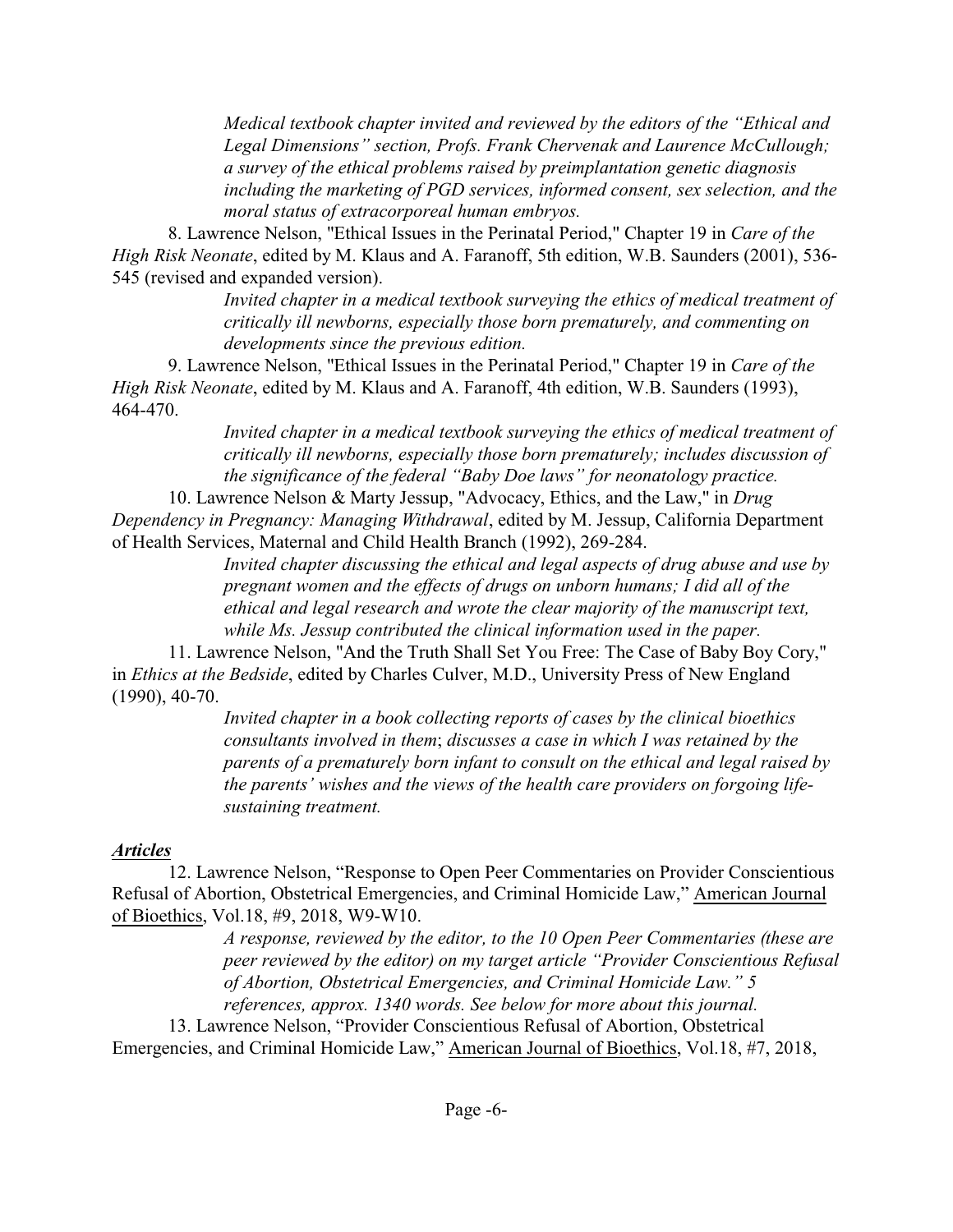43-50.

*An argument that (1) conscientious refusals to end a pregnancy in a lifethreatening emergency can constitute murder or reckless homicide; (2) such refusals are not immunized from criminal liability by the constitutional right to the free exercise of religion; and (3) conscientious objection to abortion statutes that either expressly or implicitly confer immunity from criminal liability on providers who refuse to perform abortions in an emergency are unconstitutional. 54 references, 2 footnotes, approx. 5400 words. 10 citations (the peer-reviewed Open Peer Commentaries published in the same issue as the article).*

*AJOB is a refereed, national journal of research in bioethics; acceptance rate: circa 16%. Ranked #2 journal for issues in ethics and legal aspects (Scimago Journal and Country Ranking). According to the 2016 report of the Bioethics Research Library at Georgetown University, it is the #3 ranked bioethics journal. 2018 journal impact factor: 5.8, 5 year impact factor: 6.789 (InCites Journal Citation Reports). According to a ranking produced by bioethicist Udo Schuklenk based on 2019 Google Scholar metrics using a "h-5 index" and a "h5-median,"<sup>1</sup> AJOB is the #4 bioethics journal. It is noteworthy that I had to respond to the (sometimes conflicting) comments of five referees in addition to those of the associate editor when I was revising the manuscript prior to its final acceptance. In philosophy it is typical to be required to respond to the comments of only two referees when being asked to revise a manuscript prior to resubmission.* 

14. Lawrence Nelson, "A Crisis for Women's Rights? Surveying Feticide Statutes for Content, Coverage, and Constitutionality" University of Denver Criminal Law Review, Vol. 6, 2016, 63-99.

*A comprehensive survey of the statutory and case law of all 50 states regarding feticide (the wrongful killing of an unborn human at any point in gestation or prior to gestation expressly made criminal by statute); a survey and analysis of the litigation challenging the constitutionality of feticide statutes; an examination of 4 distinct constitutional problems with feticide statutes (unequal treatment of the unborn, misapplication of supposed implications of such states in other legal contexts, their application to extracorporeal human embryos, and their application to pregnant women's behavior outside of a legal abortion); and a moral justification for such statutes. Aprox. 272 references, 271 footnotes, approx. 17,700 words (excluding substantive footnotes).*

*The University of Denver Law School is ranked 67th by US News. Its Criminal Law Review is a national publication that is peer-reviewed and edited, as are all American law reviews, by law students with faculty assistance; acceptance rate & impact factor: n/a. This journal is in a specialty area (criminal law) that is not evaluated and ranked as are general law reviews.*

15. Lawrence Nelson, "It Matters that Prenatal Humans Are Not Constitutional Persons," American Journal of Bioethics, vol. 16, #2, 2016, 15-17.

*Commentary on H. Minikoff & M.F. Marshall, "Fetal Risks, Relative Risks, and*

<sup>1</sup> http://ethxblog.blogspot.com/2019/08/2019-google-metrics-for-bioethics.html.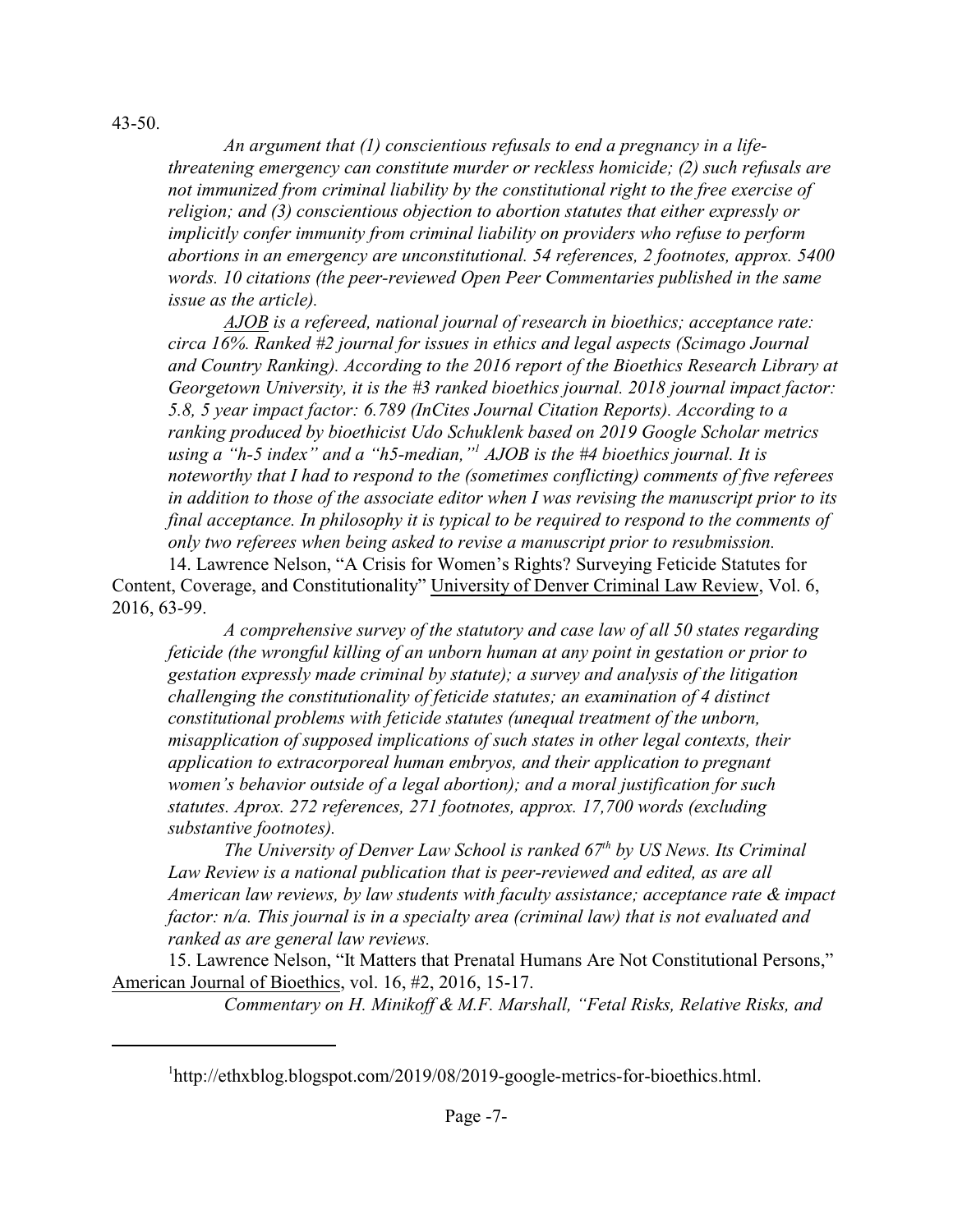*Relatives' Risks," American Journal of Bioethics 16(2):3-11, 2016. 11 references, approx. 1600 words.*

16. Report of Panel Discussion among Lawrence Nelson, A. Caplan, and R. Scott, "The Ethical Implications of Preimplantation Genetic Diagnosis," Clinical Chemistry, vol. 60, #1, 2014, 25-28.

*Brief comments on the title subject from three bioethics experts. 5 citations*. 3 17. J. Brinkmann, R. Sims, Lawrence Nelson, "Business Ethics Across the Curriculum?" *Journal of Business Ethics Education*, vol. 8, January 2011, 83-104. [As this paper was not actually accepted in final form and published until late 2011, it was not listed on my annotated CV that accompanied my application for tenure and was not available to the senior faculty or the accompanying R&T process.]

*A peer-reviewed journal, acceptance rate not available, impact factor 1.326, published by Neilson Journal Publishing, has an international editorial board and is the only journal dedicated to the teaching of business ethics. The Australian Business Deans Council Journal Quality List for 2016 places it in about the top 50%. Full text PDF downloads in 2018: 8488 I was responsible for creating about 30% of the text (outside of the pilot study) and for making the revisions suggested by the referees. The article is primarily about the process of teaching business ethics.*

18. Lawrence Nelson and Brandon Ashby, "Rethinking the Ethics of Physician Participation in Lethal Injection Execution," *Hastings Center Report*, vol. 41, #3 (May-June 2011), 28-37.

> *Peer-reviewed journal with an acceptance rate of 10%, ranked 3rd among ethics journals and 1st among medical ethics journals which has the highest Journal Influence Index in both categories and is the top journal in my field of bioethics. The original idea for the article was mine, and I wrote about 85% the manuscript and was responsible for putting the manuscript into final form after receiving comments from the referees and the editors. Mr. Ashby generated the remainder of the text and assisted in the research of the medical literature relevant to our subject. This paper started as a collaboration with Mr. Ashby (the SCU valedictorian in 2009) when he was an undergraduate and was finished after his graduation while he was attending graduate school in philosophy at Oxford University. This research was supported by a FSRAP grant and a faculty research grant from the Department of Philosophy. The paper, while taking no position on the ethics of the death penalty itself, argues that the mainstream ethical position against physician participation in executions is inadequate and that the case in favor of participation is sufficiently strong that the profession ought to allow physicians to participate if they conscientiously choose to do so. The subject of this paper fits in with my ongoing scholarly interest in the role of conscience in the professional practice of medicine. 6 citations.*

18. Lawrence Nelson, "`If These Walls Could Talk' and Abortion," in *The Picture of Health: Medical Ethics at the Movies*, Oxford University Press, 2011, 336-340.

> *I was invited to submit this essay by the primary editor, Dr. Henri Colt, a pulmonologist and clinical professor at UC Irvine School of Medicine, probably because of my longstanding work in bioethics. This short paper is an examination*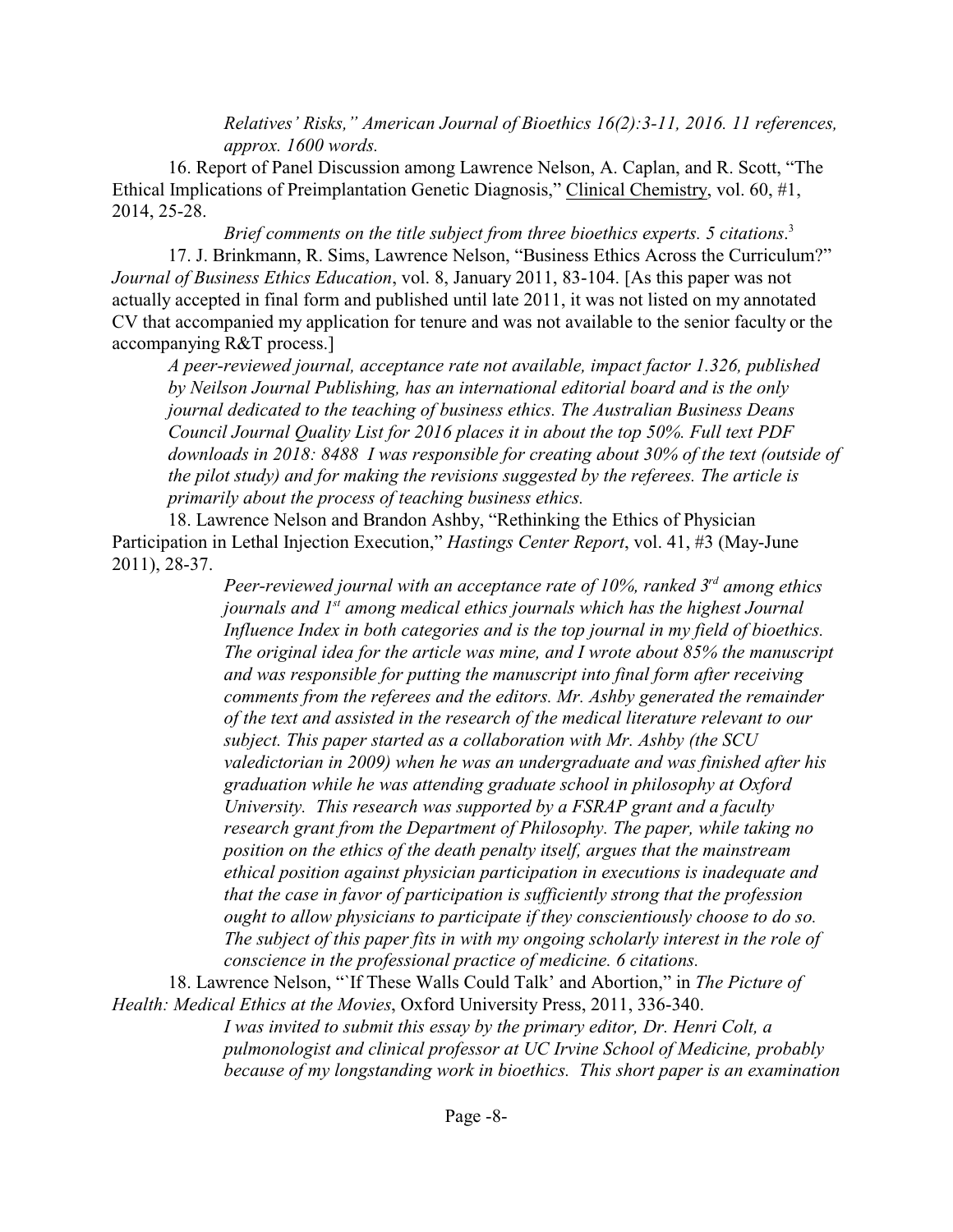*of a film, "If These Walls Could Talk," that I use in my teaching of bioethics, and of ethics and gender, for its ethical content and pedagogical utility*.

19. Lawrence Nelson, "Of Persons and Prenatal Humans: Why the Constitution Is Not Silent on Abortion," *Lewis and Clark Law Review,* vol. 13, #1, Spring 2009, 155-207.

> *As law reviews are edited by law students with broad assistance from law faculty, this article did go through a form of peer review; the Lewis and Clark law school is currently ranked in the top third of ABA accredited law schools, and its Law Review accepts about 5% of all submissions. The article develops a theory of constitutional personhood to argue that the U.S. Constitution is not silent on abortion (as argued by Justice Scalia,* inter alia*) because unborn humans must either be constitutional persons or not and, either way, their constitutional status has a direct effect on the constitutional permissibility of induced abortion. This article will provide a foundation for my future work on the legal and moral status of the unborn, and is related to my interest in creating a philosophical theory of moral status. A search of law reviews on LexisNexis found 7 references to this article; Google Scholar search: 5 citations.*

20. Lawrence Nelson, "United States Law and Managing the Terminally Ill Fetus and Newborn." *Seminars in Fetal and Neonatal Medicine*, vol. 5, 301-304, 2008.

> *Articles for this journal are edited by an authority on the subject of the particular issue, in this case, David Field. Its acceptance rate was not made available to me. This invited article examines the main legal and ethical issues relating to abortion of fetuses with lethal anomalies and forgoing medical treatment of critically newborns.*

11. Lawrence Nelson and Michael Meyer, "Confronting Deep Moral Disagreement: The President's Council on Bioethics, Moral Status, and Human Embryos," *The American Journal of Bioethics*, vol. 5, #6, 33-42, 2005.

> *Peer-reviewed article in a journal ranked 4th among ethics journals and 2nd among medical ethics journals. Its acceptance rate was not made available to me. Prof. Meyer and I shared all of the work on this paper equally. The paper analyzes the Council's report on the moral status of human embryos and criticizes the Council for not making better use of publicly available reasons and moral status theory in justifying its various conclusions. A search of law reviews on LexisNexis found 1 reference to this article; Google Scholar search: 21 citations.*

12. Lawrence Nelson, "Is There an Indication for Ethics Evidence? An Argument for the Admissibility of Some Expert Bioethics Testimony," *The Journal of Law, Medicine & Ethics*, vol. 33, #2, 2005, 248-263.

> *Peer-reviewed article in a journal with an acceptance rate of 15% and ranked* 10<sup>th</sup> among ethics journals and 6<sup>th</sup> among medical ethics journals. This invited *paper, part of a collection of essays on bioethicists as expert witnesses, makes a case for distinct limits on the use of bioethicists as expert witnesses in litigation. Google Scholar search: 2 citations.*

13. Lawrence Nelson, "Ethics Consultations Reduce Time and Procedures in Intensive Care," *Evidence-Based Healthcare*, vol. 8, #2, April 2004, 63-64.

*A short, invited article on empirical research related to the effectiveness of*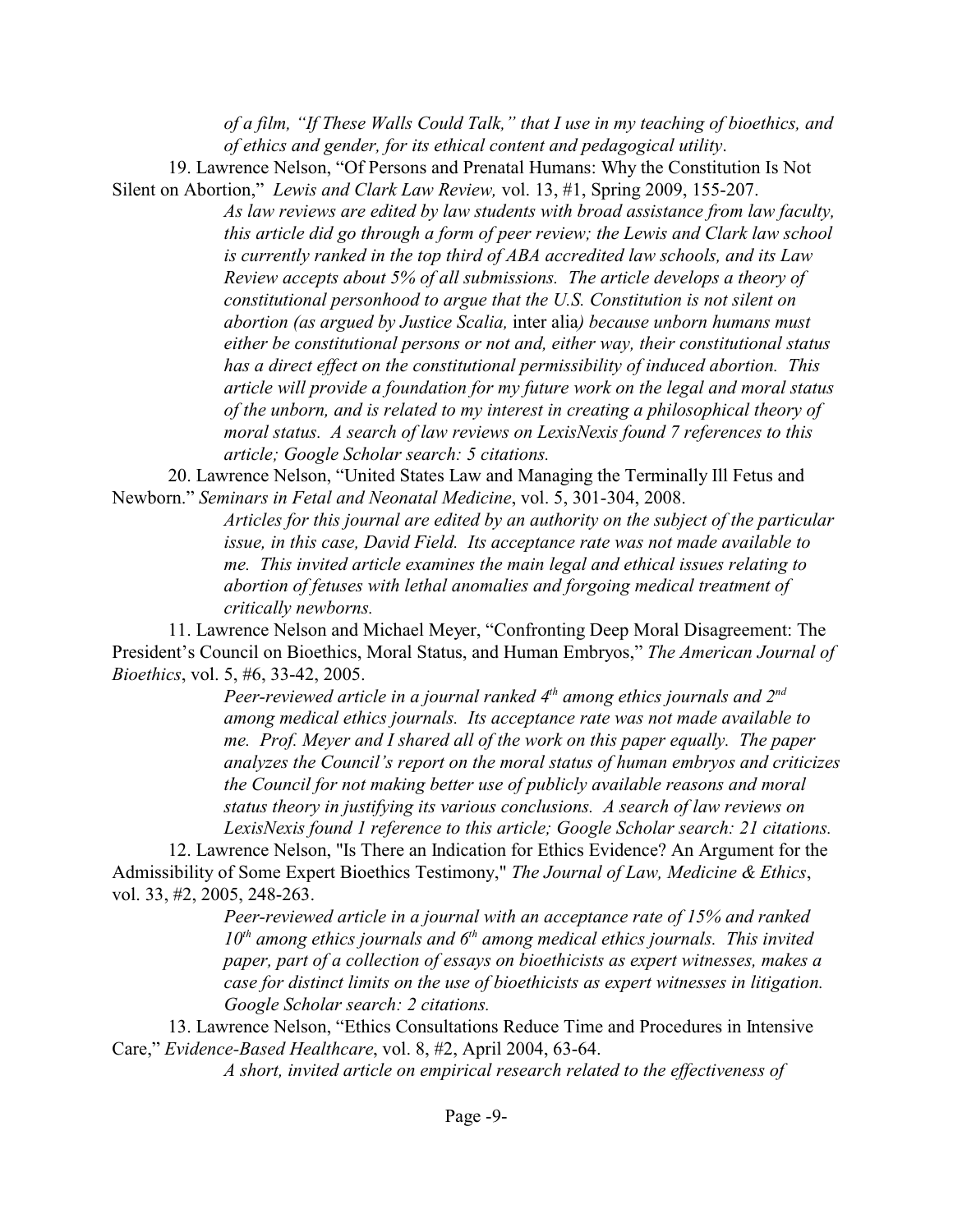*clinical ethics consultations in reducing utilization in ICUs.* 

14. Lawrence Nelson, "The *Wendland* Case: On Families and Fantasies," *Lahey Clinic Medical Ethics*, vol. 10, #2, Spring 2003, 8, 10.

> *Invited article in a regular publication (circulation 27,000) of the Lahey Clinic, a large teaching hospital affiliated with Tufts University School of Medicine; the paper is about the California Supreme Court's opinion in* Conservatorship of Wendland*; I was the attorney for Rose Wendland, the wife of a seriously brain damaged patient, in litigation over her power as her husband's conservator and next of kin to refuse medical treatment on his behalf; the* Wendland *case had an important, although quite limited in scope, impact on the national jurisprudence related to the so-called "right to die."*

15. Lawrence Nelson, "Preimplantation Diagnosis," *Clinics in Perinatology* 30 (March 2003) 67-80.

> *Invited article in a medical journal published by Elsevier, an international publisher of science and health information, a survey of the ethical problems raised by preimplantation genetic diagnosis (see related entry 2 above); a search of law reviews on LexisNexis found 1 reference to this article; Google Scholar search: 5 citations.*

16. Lawrence Nelson, "Respect for the Developmentally Disabled and Forgoing Life-Sustaining Treatment," *Mental Retardation and Developmental Disabilities Research Reviews*, 9 (2003) 3-9.

> *This article appeared in an issue devoted to ethics and developmental disability and edited by a leading bioethicist, Robert Nelson (no relation), who reviewed and accepted it; the journal's content is intended for use by scientists and clinical practitioners in the field of developmental disability; the paper argues that incompetent, developmentally disabled patients have a right to receive respectful medical treatment and to have it withdrawn or withheld when doing so is consistent with their best interests; Google Scholar search: 4 citations.*

17. Lawrence Nelson, "The Wendland Case" in *Ethical Issues in Modern Medicine* (6<sup>th</sup> ed.), B. Steinbock, J. Arras, & A. J. London, eds., McGraw Hill, 2002 (in Part 3, Section 4 "Choosing for Others"), 353-356.

> *The editors of this undergraduate/graduate bioethics textbook invited me to submit this piece on the* Wendland *case (see entry 14 above).*

18. Lawrence Nelson, "*Wendland* and Forgoing Life-Sustaining Treatment for the Incompetent," *The Health Lawyer*, vol. 14, #3, April 2002, 12-18.

*Invited article in a publication of the Health Law Section of the American Bar Association; a summary and critique of the California Supreme Court's opinion in* Conservatorship of Wendland *(see entry 14 above); a search of law reviews on LexisNexis found 1 reference to this article. .*

19. Michael Meyer and Lawrence Nelson, "Respecting What We Destroy: Reflections on Human Embryo Research," *Hastings Center Report*, vol. 31, #1, Jan/Feb 2001, 16-23. Reprinted in *At Issue: Human Embryo Experimentation*, Gale Group, 2002. Excerpted and reprinted in C. Coleman, et al., *The Ethics and Regulation of Research with Human Subjects*, Newark: Matthew Bender, 2005.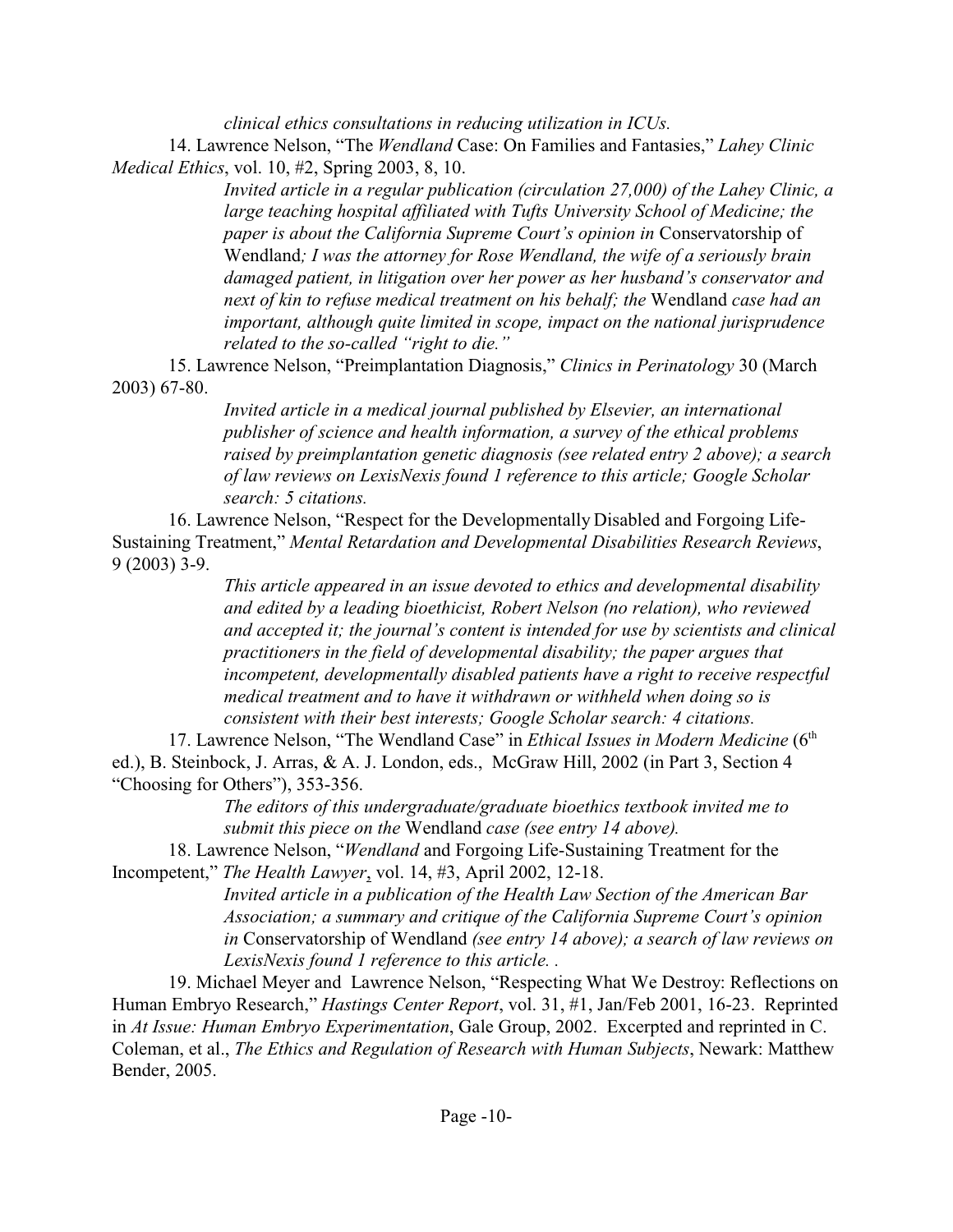*Peer-reviewed journal, very highly ranked (see entry 7 above); this paper applies Mary Anne Warren's criteria for moral status to extracorporeal human embryos and argues that such embryos have a modest moral status that permits them to be destroyed for good cause and with moral respect; Prof. Meyer and I shared all of the work on this paper equally; a search of law reviews on LexisNexis found 4 references to this article; Google Scholar search: 39 citations.* 

20. Lawrence Nelson and Ronald Cranford, "Michael Martin and Robert Wendland: Beyond the Vegetative State," *The Journal of Contemporary Health Law and Policy*, 15 (1999) 427-453.

> *A law review article published by the School of Law at The Catholic University of America (see entry 9 above regarding law reviews); Catholic University law school is currently ranked in the top 40%; this article discusses the ethical and legal problems surrounding forgoing life-sustaining medical treatment of persons in the minimally conscious state and distinguishes this group of patients from those in the permanent vegetative state; I wrote the great majority of the text of this article with Dr. Cranford contributing many ideas and some portion of the text; a search of law reviews on LexisNexis found 8 references to this article; Google Scholar search: 23 citations.*

21. Lawrence Nelson, "Bioethics and the Clinician's Conscience: Editor's Introduction," *HEC Forum*, vol. 10, #1, March 1998, pp. 2-8.

*I was the Guest Editor of this thematic issue, "Bioethics and the Clinician's Conscience"; this is an international peer-reviewed publication for members of hospital ethics committees, but in part due to its relatively narrow focus, it is not generally considered a top tier bioethics journal; this article introduces the articles in the issue and offers a preliminary analysis of the ethical foundations of the exercise of conscience in clinical practice.* 

22. Lawrence Nelson & Mary Faith Marshall, Co-Principal Investigators, Robert Wood Johnson Foundation Substance Abuse Policy Research Program, Grant #030790 for \$99,600, on a project entitled "An Ethical and Legal Analysis of State-Compelled Loss of Liberty as an Intervention to Reduce the Harm of Perinatal Substance Abuse and Drug Addiction," 12/1/96- 7/31/98. Final report from this project, entitled "Ethical and Legal Analyses of Three Coercive Policies Aimed at Substance Abuse by Pregnant Women," published and released to the public on 8/12/98 at a national press briefing, National Press Club, Washington D.C.

*Although not published by an established press, this report has been cited frequently in the bioethics literature (see e.g., ACOG Committee on Ethics Opinion #321, 11/2005*

*[\[http://www.acog.org/from\\_home/publications/ethics/co321.pdf\];]([http://www.acog.org/from_home/publications/ethics/co321.pdf];) Philip Jos et al, "Substance Abuse During Pregnancy: Clinical and Public Health Approaches,* Journal of Law, Medicine and Health Care, *vol 31, 340, 2005; Lynn Paltrow, "Pregnant Drug Users, Fetal Persons, and The Threat to Roe v. Wade,"* Albany Law Review, *vol. 62, 999, 1998-99. I wrote the legal sections of the report (about 55% of the total) while Prof. Marshall wrote those on ethics (about 45%). The report criticizes use of the criminal law or child abuse/neglect law to punish women who take both illegal and legal drugs curing pregnancy and urges that the*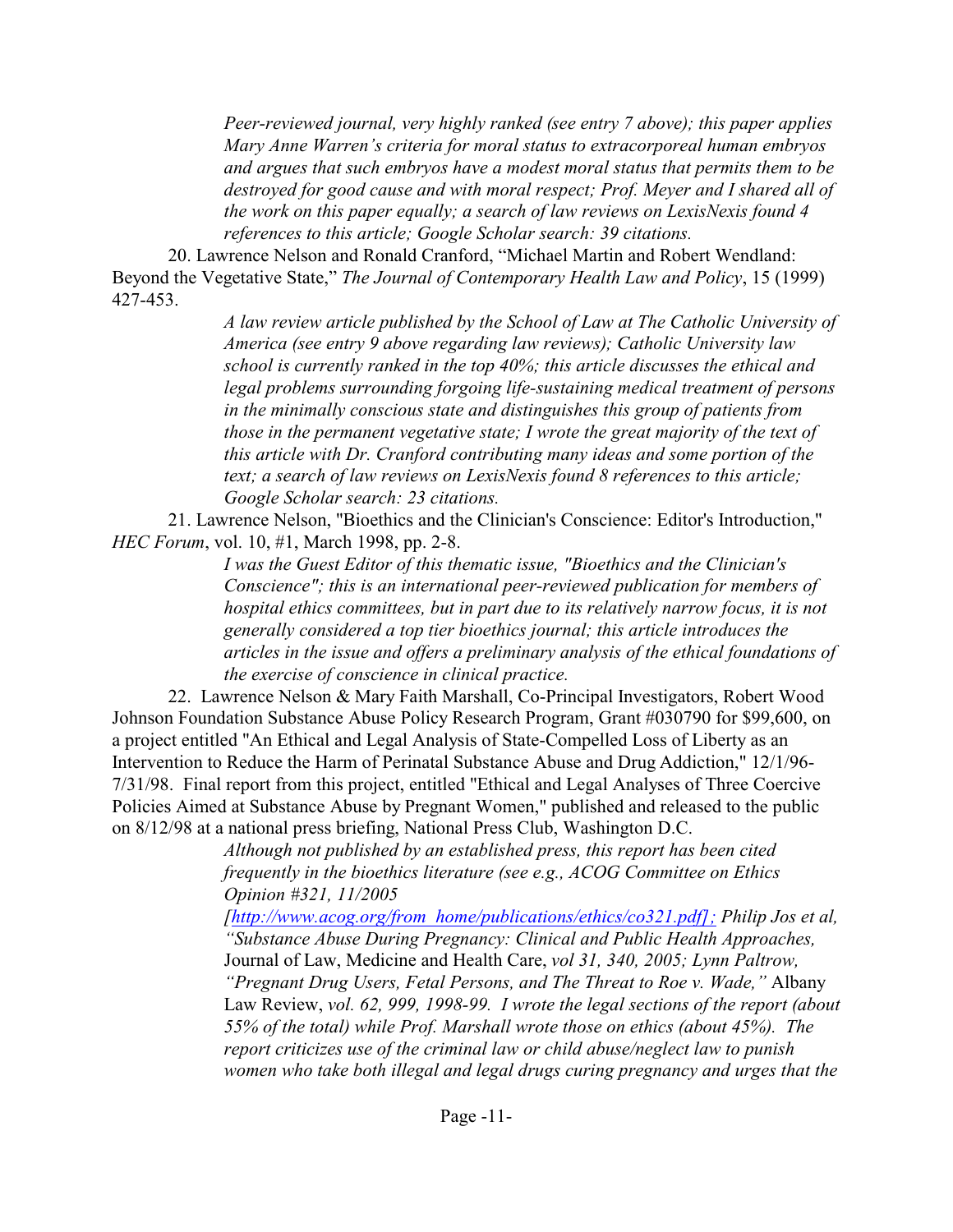*state use a public health approach instead; a search of law reviews on LexisNexis found 7 references to this article. .* 

23. Lawrence Nelson, Cynda Rushton, Ronald Cranford, Robert Nelson, Jacqueline Glover, & Robert Truog, "Forgoing Medically Provided Nutrition and Hydration in Pediatric Patients," *The Journal of Law, Medicine & Ethics*, 23:1 (Spring 1995) 33-46. Reprinted as edited in *Compendium of Resources for Pediatric Hospice Care*, National Hospice Organization, 1999.

> *I did the legal and ethical research for this paper, and wrote around 80-85% of the text with Dr. Rushton writing the remainder; the other authors contributed clinical information for some of the case studies and helped edit the text; we sought them as co-authors in part to show that the paper represented a consensus among a variety of individuals involved in pediatric bioethics as well as general bioethics; see entry 12 above for information about this peer-reviewed venue; this article claims that despite widespread clinical reluctance to do so, it is ethical to forgo medically provided nutrition and hydration in pediatric patients in certain types of cases identified in the article; a search of law reviews on LexisNexis found 1 reference to this article; Google Scholar search: 54 citations.*

24. Lawrence Nelson, "Medical Futility and the Clinician's Conscience," in *Health Care Crisis? The Search for Answers*, R. Misbin, et al., eds. University Publishing Group (1995) 60- 70.

*This article was accepted for inclusion in this book after being submitted to a peer-reviewed competition; the paper argues that medical futility is a morally legitimate ground for clinicians to conscientiously refuse to provide certain interventions.* 

25. Mary Faith Marshall & Lawrence Nelson, "Update on Criminal Prosecution of Substance Abusing Pregnant Women," *BioLaw* 5:3-4 (March-April 1995) 17-19.

*A short analysis of recent cases; Dr. Marshall and I shared the work equally.* 26. Lawrence Nelson, "The Mother and Fetus Union: What God Has Put Together, Let No Law Put Asunder?" in *The Beginning of Human Life*, F.K. Beller and R.F. Weir, eds. Kluwer Academic Publishers (1994) 301-317.

*Invited article in a book focused on ethical and legal issues involving unborn humans; it proposes that the state should not force medical treatment or other interventions upon pregnant women for the sake of their fetuses using the common law and in the absence of a constitutionally valid statute; a search of law reviews on LexisNexis found 2 references to this article. .*

27. Lawrence Nelson. "Effects of Changes in Health Care Financing and Allocation of Resources," *AACN Clinical Issues in Critical Care Nursing*, 5:3 (August 1994) 357-359.

*Short invited article.*

28. Lawrence Nelson, "Effects of In Utero Exposure to Street Drugs: Ethical and Legal Problems; Recommendations for Changes in Legal Practice," *American Journal of Public Health*, 83 Supp. (December 1993) 29, 32.

*Short invited article in a journal ranked in the top 15% of public health journals.* 29. Lawrence Nelson, "Legal Dimensions of Maternal-Fetal Conflict," *Clinical Obstetrics and Gynecology*, 35:4 (December 1992) 738-748.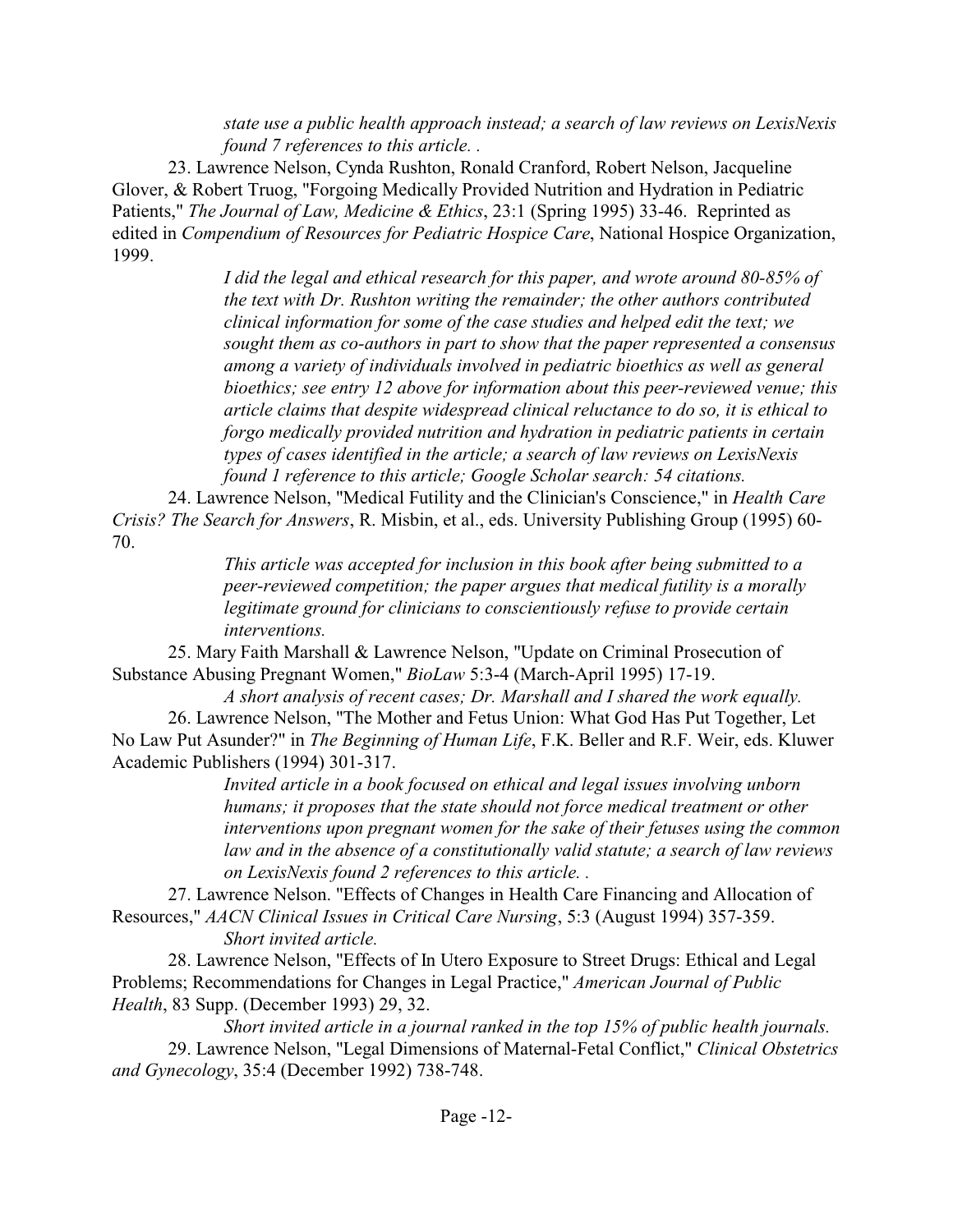*Article in a medical journal ranked in the top 25% of OB/GYN journals invited by the guest editors of an issue devoted to bioethics, Profs. Chervenak and McCullough; a search of law reviews on LexisNexis found 1 reference to this article; Google Scholar search: 9 citations.* 

30. Lawrence Nelson & Robert Nelson, "Ethics and the Provision of Futile, Harmful, or Burdensome Treatment to Children," *Critical Care Medicine*, 20:3 (March 1992) 427-433.

Peer-reviewed article in the 2<sup>nd</sup> ranked journal in critical care medicine; Dr. *Nelson (no relation) and I shared the research and writing of this paper equally; a search of law reviews on LexisNexis found 7 references to this article; Google Scholar search: 56 citations.* 

31. Lawrence Nelson, "Intervention Does More Harm Than Good," *Journal of Interpersonal Violence* 5:4 (December 1990) 530-532.

> *Short invited article on the use of the criminal law to address prenatal substance abuse by pregnant women.*

32. Lawrence Nelson, H.Westley Clark, Robert Goldman, & Jean Schore, "Taking the Train to a World of Strangers: Health Care Marketing and Ethics," *Hastings Center Report*, 19:5 (Sept./Oct. 1989) 36-43.

> *Peer-reviewed journal, very highly ranked (see entry 7 above); I wrote about 75% of this paper with Dr. Clark writing the remainder; Mr. Goldman and Ms. Schore contributed information and practical applications about health care marketing and helped edit the manuscript; a search of law reviews on LexisNexis found 2 references to this article; Google Scholar search: 13 citations.*

33. Lawrence Nelson & Ronald Cranford, "Legal Advice, Moral Paralysis, and the Death of Samuel Linares," *Law, Medicine & Health Care*, 17:4 (Winter 1989) 316-324.

> *This is the predecessor journal to* The Journal of Law, Medicine and Ethics *(see entry 12 above); I did all of the research and wrote about 85% of the text of this paper with Dr. Cranford writing the remainder; the paper criticizes the legal advice given by a hospital attorney that led to a father taking a gun to the PICU in order to have his nearly brain dead son taken off the ventilator; a search of law reviews on LexisNexis found 3 references to this article; Google Scholar search: 26 citations.*

34. Lawrence Nelson, "Law, Ethics, and Advance Directives Regarding the Medical Care of AIDS Patients," in *The Meaning of AIDS*, E. Juengst and B. Koenig, eds. (New York: Praeger Pub., 1989), pp. 94-100.

*Invited article in one of the first books about ethics and AIDS.*

35. Lawrence Nelson, "Perinatology/Neonatology and the Law: Looking Beyond Baby Doe," in *1988 Year Book of Perinatal/Neonatal Medicine*, 5-10 (M. Klaus and A. Fanaroff, eds.), Year Book Medical Publishers 1988.

*Invited article in a yearly medical publication about the ethics and law pertaining to forgoing medical treatment of critically ill newborns.*

36. Lawrence Nelson & Nancy Milliken, "Compelled Medical Treatment of Pregnant Women: Life, Liberty, and Law in Conflict," *Journal of the American Medical Association*, 259 (February 19, 1988) 1060-1066.

*Peer-reviewed article in a general medical journal ranked 2nd with an acceptance*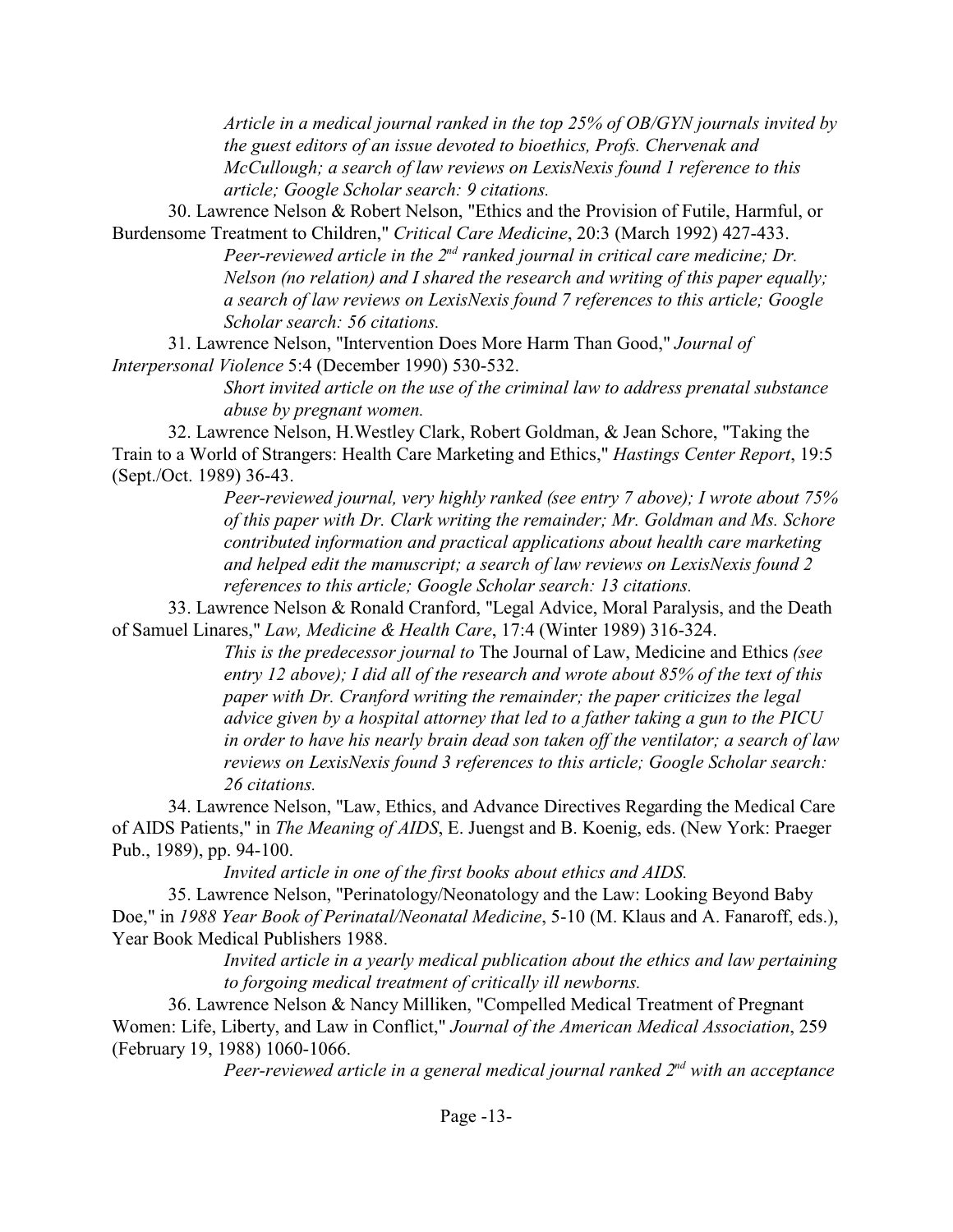*rate of around 6%; I did almost all of the ethical and legal research for this paper and wrote some 85% of the text with Dr, Milliken writing the remainder; the article argues that the law ought not to compel competent pregnant women to undergo treatment for the sake of their fetuses and that physicians ought not to seek such legal intervention; a Google Scholar search indicates that this article has been cited by 70 others; a search of law reviews on LexisNexis found 20 references to this article; Google Scholar search: 70 citations.* 

37. Lawrence Nelson, "How Should Ethics Committees Treat Advance Directives?" *Hastings Center Report* 18 (August/September 1988) 26-27.

*Short invited article.*

38. Lawrence Nelson & H. Westley Clark, "AIDS Confidentiality: An Ethical Dilemma," *California Physician* 3 (December 1986) 19-21.

*Short invited article; I wrote some 60% of the text with Dr. Clark writing the remainder.*

39. Lawrence Nelson, Brian Buggy & Carol Weil, "Forced Medical Treatment of Pregnant Women: `Compelling Each to Live as Seems Good to the Rest'," *Hastings Law Journal*, 37 (May 1986) 703-763.

> *A law review article published by the Hastings Law School (see entry 9 above regarding law reviews); Hastings Law is currently ranked 42nd ; this article discusses the legal and ethical problems with using the common law to force treatment on pregnant women; I did about 75% of the research for this article with Ms. Weil doing the remainder, and wrote about 80-95% of the text with Dr. Buggy writing the section on clinical obstetrics; a search of law reviews on LexisNexis found 39 references to this article; Google Scholar search: 124 citations.*

40. Lawrence Nelson, "The Law, Professional Responsibility, and Decisions to Forgo Treatment," *Quality Review Bulletin*, 12 (January 1986) 8-15.

*Invited article in a publication of the Joint Commission on the Accreditation of Hospitals.*

41. Lawrence Nelson & John Mills, "Ethics and Research Involving Religious Celibate Groups," *Clinical Research*, 26 (October 1978) 322-329.

> *This journal is now called the Journal of Investigative Medicine and is the publication of the American Federation for Clinical Research, and it is ranked in the top 50% of medical research journals; Dr. Mills and I shared equally in the writing odf this paper which one the Nellie Westerman Prize for Research Ethics in 1978.*

42. Lawrence Nelson, "Primum Utilis Esse: The Primacy of Usefulness in Medicine," *The Yale Journal of Biology and Medicine* 51 (November/December 1978) 655-666.

*Article in a journal reviewed and edited Yale biomedical faculty and students.*

*Google Scholar search: 15 citations; Nexus Uni search: 1 citation; PubMed search: 2 citations.* 43. Lawrence Nelson, "The Nurse as Advocate: For Whom?" American Journal of

Nursing 77 (May 1977), 851.

*Short invited article in a leading nursing journal.*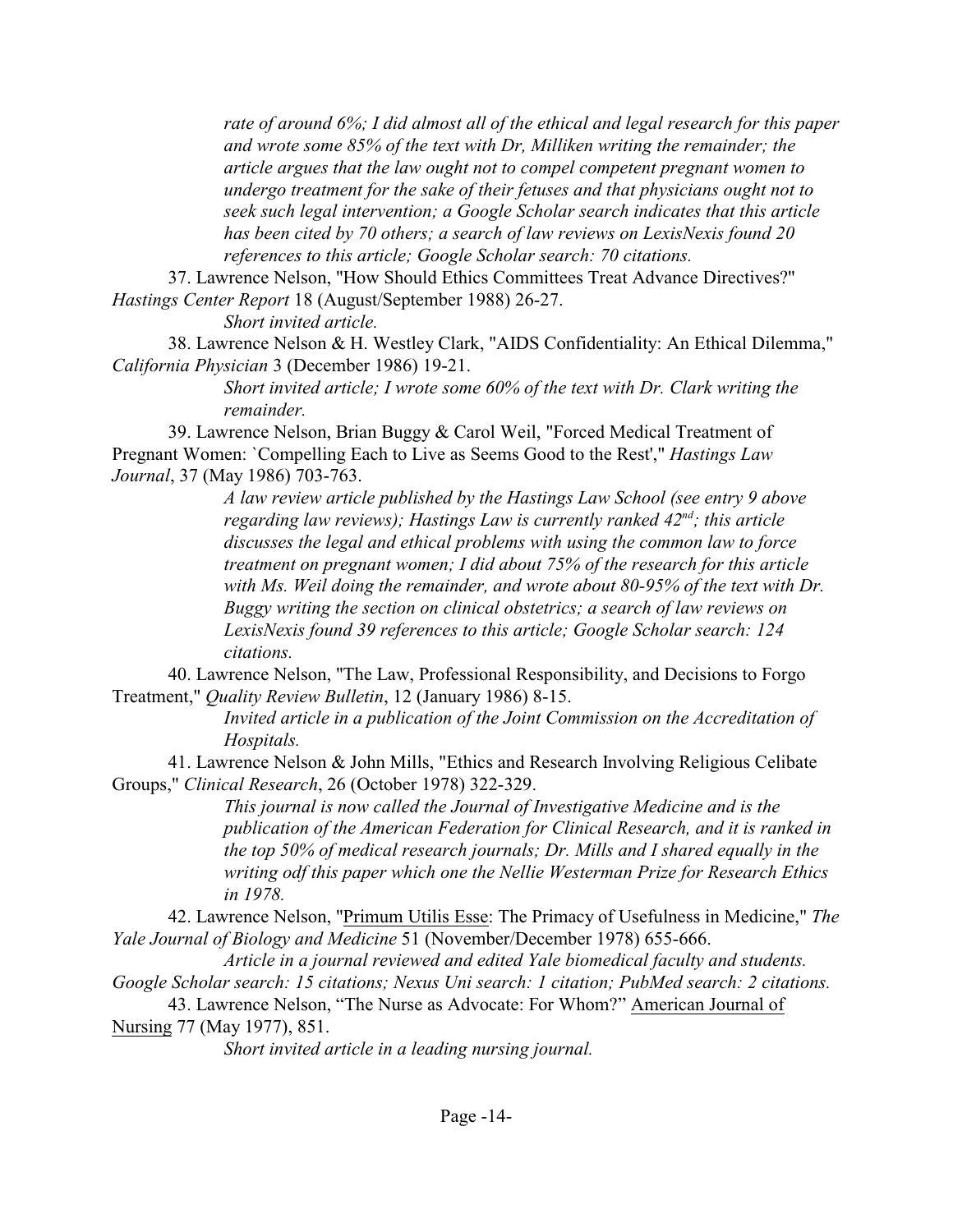### **b) Artistic Performances and the Like**

The full length play I wrote during my sabbatical leave in 2015-16, *Cross My Heart*, under the direction of the Theatre Department's playwriting instructor, Brian Thorstenson. It was performed as part of The New Playwrights' Festival at the University on May 29, 2016 with SCU student actors, Michael Zampelli, S.J. as director, and Aldo Billingslea as assistant director and actor. I participated in all of the rehearsals. The writing of this play was a formal part of my scholarship plans for my 15-16 sabbatical leave as listed in my approved application. The current text of this play can be found in Scholarly or Creative Work section of my application as can letters from Profs. Thorstenson and Billingslea regarding my work on the play.

### **c) Works in Progress**

1. "Reconsidering Respect for Fetal Life as a Justification for State Regulation of Abortion," with Brian Buckley.

2. "*Roe v. Wade* and the History of the Status of Unborn Humans under American Law "

3. "Was the "Ashley Treatment" Illegal? An Analysis of State and Federal Protection of the Rights of the Developmentally Disabled"

- 4. "All the (President's) Misogynists and the Self-Developing Fetus."
- 5. "Moral Status Theory and the Principle of Evaluative Respect and Accommodation"
- 6. "The Moral and Legal Status of Prenatal Humans" (a book)
- 7. "Moral Status Theory: Why Beings Matter Morally" (a book)
- 8. "The Constitutional and Moral Authority of Protection and Advocacy."

### **d) Presentations and the Like** (from most recent)

1. Presented paper "Reproductive Medicine in the United States, Women's Rights, and the Ragged Edge of Legal Personhood for the Unborn," August 8, 2019 at the 33<sup>rd</sup> European Conference on Philosophy of Medicine and Healthcare, sponsored by the European Society for Philosophy of Medicine and Healthcare and the Center for Medical Ethics, Faculty of Medicine, University of Oslo. Abstract peer-reviewed prior to acceptance.

2. "Conscientious Refusal, the Principle of Evaluative Respect, and Abortion," June 7, 2019 at Clinical Ethics and Conscience Rights, a conference sponsored by the Center for Bioethics at Cedarville University, Cedarville, OH. Abstract peer-reviewed prior to acceptance.

3. "Top 10 Reasons Why *Barber v. Superior Court* Still Matters in the History of the Jurisprudence of Bioethics,"on October 21, 2018 at the annual meeting of the American Society for Bioethics and Humanities. Abstract peer-reviewed prior to acceptance.

4. "The Troublesome Intersection of Religious Conscientious Objection, Abortion, Ethics, and the Law," on April 14, 2018, at the 2018 Conference on Medicine and Religion. Abstract peer-reviewed prior to acceptance.

5. Poster presentation on the creation and content of *Cross My Heart* presented at "Euthanasia 2016," an international conference sponsored by the Dutch Voluntary Euthanasia Society, Amsterdam, May 11-14, 2016. Abstract peer-reviewed prior to acceptance.

6. "Self-Induced Abortion and Feticide Liability: Book Her, Dano. Murder One" on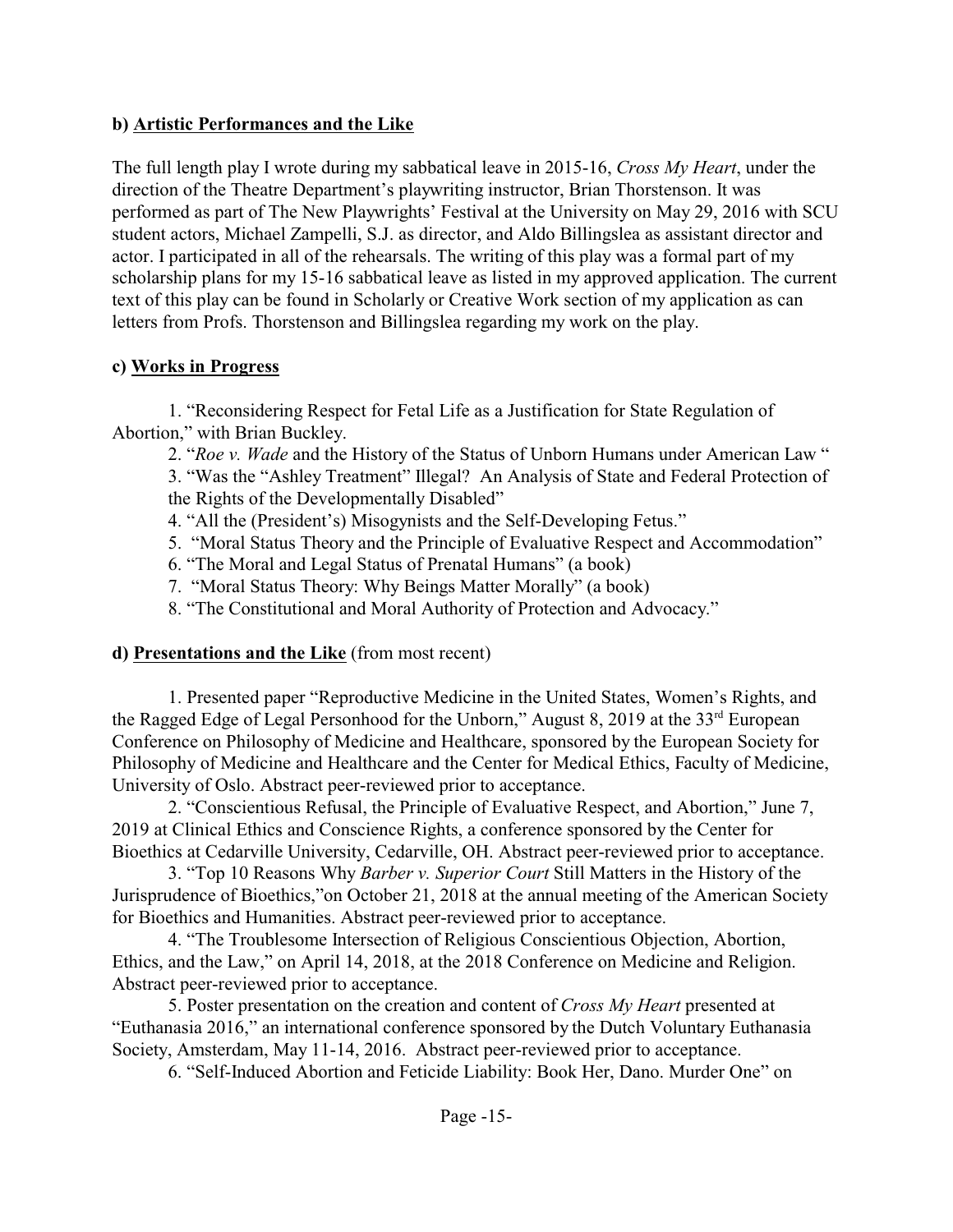October 7, 2016 at the annual meeting of the American Society for Bioethics and Humanities. Abstract peer-reviewed prior to acceptance.

7. "The Curious Connection between Physician Assisted Suicide for the Terminally Ill and Rational Suicide among the Elderly" on October 7, 2016 at the annual meeting of the American Society for Bioethics and Humanities. Abstract peer-reviewed prior to acceptance.

8. "Legal Personhood, Prenatal Humans and Feticide Laws" on August 6, 2015 at the 13th International Conference on Persons. Abstract peer-reviewed prior to acceptance.

9. Invited by the Director of the Vann Center for Ethics, Davidson College, Charlotte, NC, to teach 2 classes and deliver a public presentation, "Current Controversies at the Intersection of Law and Bioethics: Futility, Feticide & Fairness." October 7, 2015.

9. "Ethics and the State's Interests in Protecting Prenatal Humans" on October 20, 2013 at the annual meeting of the American Society for Bioethics and Humanities. Abstract peerreviewed prior to acceptance.

10. "The First Amendment, Expressive Association, and Physicians Involved in Killing" on October 19, 2012 at the annual meeting of the American Society for Bioethics and Humanities. Abstract peer-reviewed prior to acceptance.

11. Presented paper "Hijacking the Dead," *American Society for Bioethics and Humanities Annual Meeting*, October 22, 2010. Abstract peer-reviewed prior to acceptance.

12. Invited Speaker, Stanford Children's Hospital Ethics Committee, "Bioethics, the Law and Medical Futility," February 16, 2011

13. Invited Speaker, *Facing Ethical Challenges in Health Care*, conference sponsored by the Washington Hospital Healthcare System, "Medical-Legal Issues in Bioethics," October 30, 2010

14. Presented paper "Ethics and Physician Participation in Capital Punishment by Lethal Injection," *American Society for Bioethics and Humanities Annual Meeting*, with responses from G. Agich and M. Wynia, October 16, 2009.Abstract peer-reviewed prior to acceptance.

15. Invited Speaker, Kaiser Northern California Ethics Symposium, "Ethics and Clinically Engaging the Disabled from Terri Schiavo to Prenatal Humans," March 8, 2008.

16. Invited Speaker, Kaiser Northern California Ethics Symposium, "Who's On First? Ethical Responsibilities of Health Care Workers During a Pandemic." March 3, 2007.

17. Invited Speaker, Annual Bioethics Lecture, Seton Medical Center, *Medically Ineffective Treatment and End of Life Decisions*, October 19, 2006.

18. Invited Speaker, Ethics Committee of Salinas Valley Memorial Hospital, *Ethics, Law, and Medical Futility*, June 1, 2006.

19. Invited Speaker, Ethics Committee of O'Connor Hospital, San Jose*, Ethics, Law, and Medical Futility*, April 28, 2006.

20. Invited Speaker, *Challenges in Pediatric Ethics: Keeping Abreast in a Changing Field*, "Medical Decision Making and Respect for the Individuality of the Developmentally Disabled," conference sponsored by the Stanford University Lucille Packard Children's Hospital,  $3/4/06$ .

21. Invited speaker, Salinas Valley Memorial Hospital Ethics Committee, *Ethics, Assisted Death, and Million Dollar Baby*, April 27, 2005.

22. Invited speaker, Inns of Court (lawyers' organization), San Jose, on the Schiavo case, April 13, 2005.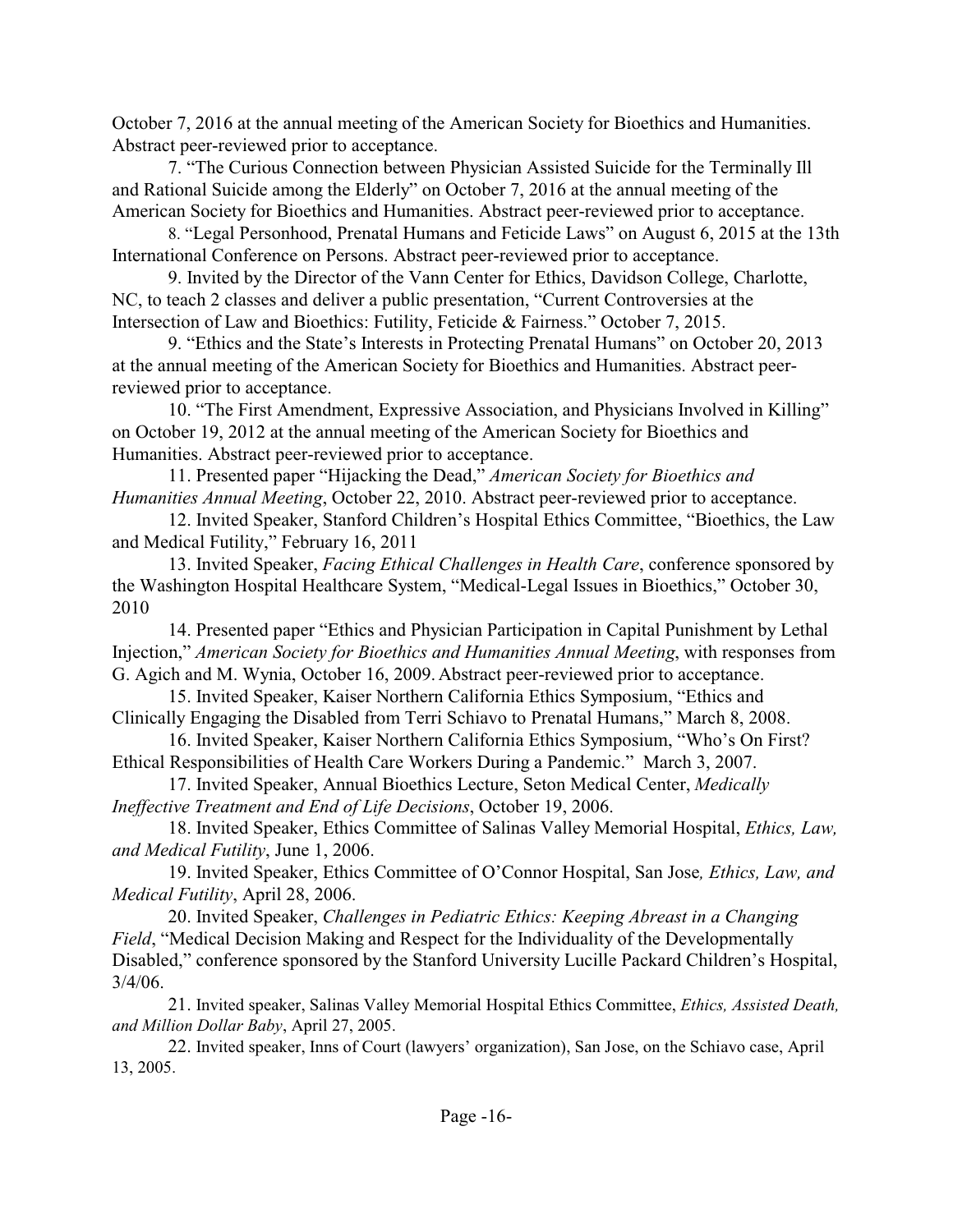23. Invited speaker, Ethics Committee retreat, Salinas Valley Memorial Hospital, *PVS and Advance Directives*, December 14, 2004.

 24. Plenary session speaker, *American Society for Bioethics and Humanities Annual Meeting*, "The New Vitalism," as part of the session "Protection or Disrespect? Courts and the Conscious Incompetent Patient." October 25, 2002.

25. Speaker, *American Society for Bioethics and Humanities Annual Meeting*, "Bioethics Testimony: Helpful Expert Opinion or Legal Error?" October 28, 2001.Abstract peer-reviewed prior to acceptance.

26. Invited Speaker, California Medical Association Council on Ethical Affairs, "The Wendland Litigation," Oakland, CA, October 10, 2001.

27. Presented invited paper "Respecting What We Destroy: The Moral Status of Extracorporeal Human Embryos," at the conference *California Cloning: A Dialogue on State Regulation,"* hosted by the Markkula Center for Applied Ethics, Santa Clara University, October 12, 2001.

28. Invited Speaker, *30th International Educational & Scientific Symposium of the Society for Critical Care Medicine,* "Ethics of Forgoing Medically Provided Nutrition and Hydration in Children," concurrent session "Children at the End of Life." February 12, 2001, San Francisco, CA.

29. Presented paper "Too Far Beyond the Vegetative State? Medicine, Ethics, Law, and the Minimally Conscious State," *Third International Symposium of Coma and Death*, February 24, 2000, Havana, Cuba. With Ronald Cranford. Abstract peer-reviewed prior to acceptance.

30. Invited Faculty, *Second National Conference on Women* sponsored by the Substance Abuse and Mental Health Services Administration of the Dept. of Health and Human Services, "Prejudice and Punishment: Judging Pregnant Women Who Use Drugs." 6/29/99, Los Angeles, CA. With Lynn Paltrow.

31. Invited Speaker, First Joint Institute of the Southern and Northern California Association of Law Libraries, "Bioethics." Monterey, CA, 2/27/99.

32. Presented invited paper "Medical Futility, Ethics, and the Law" at a conference entitled "Developing Standards of Practice" sponsored by the School of Medicine, University of California, San Diego, San Diego, CA, 1/19/98.

33. Invited Faculty at conference *Developmental Interventions in Neonatal Medicine*, presentation entitled "Ethical Dilemmas with Multiple Gestation," sponsored by Contemporary Forums, San Francisco, 11/16/98.

34. Invited Faculty, *Ethics in the 20th Century*, "Physician-Assisted Suicide: Tough Cases Make Bad Laws?" Santa Clara University School of Law, Markkula Center for Applied Ethics. Santa Clara, CA, 3/19/98.

35. Invited Lecture, "Euthanasia, Physician Assisted Suicide, and the Right to Die," Contra Costa Bar Association MCLE, Walnut Creek, CA, November 14, 1997.

36. *Visiting Professor of Bioethics*, University of Pittsburgh; Pediatric Grand Rounds: "Messing with Mortality and Morality: Forgoing Nutrition and Hydration in Children"; Ethics Grand Rounds: "Religious Belief as Ethical Distraction and Decoy in Medical Treatment Disputes"; Center for Medical Ethics Faculty Colloquium: "Deja Vu All Over Again: Is Universal Access the Vietnam of Bioethics?" Pittsburgh, PA, 12/5/96

37. Invited Speaker, *Annual Meeting of the American Association of Bioethics*, "Genes,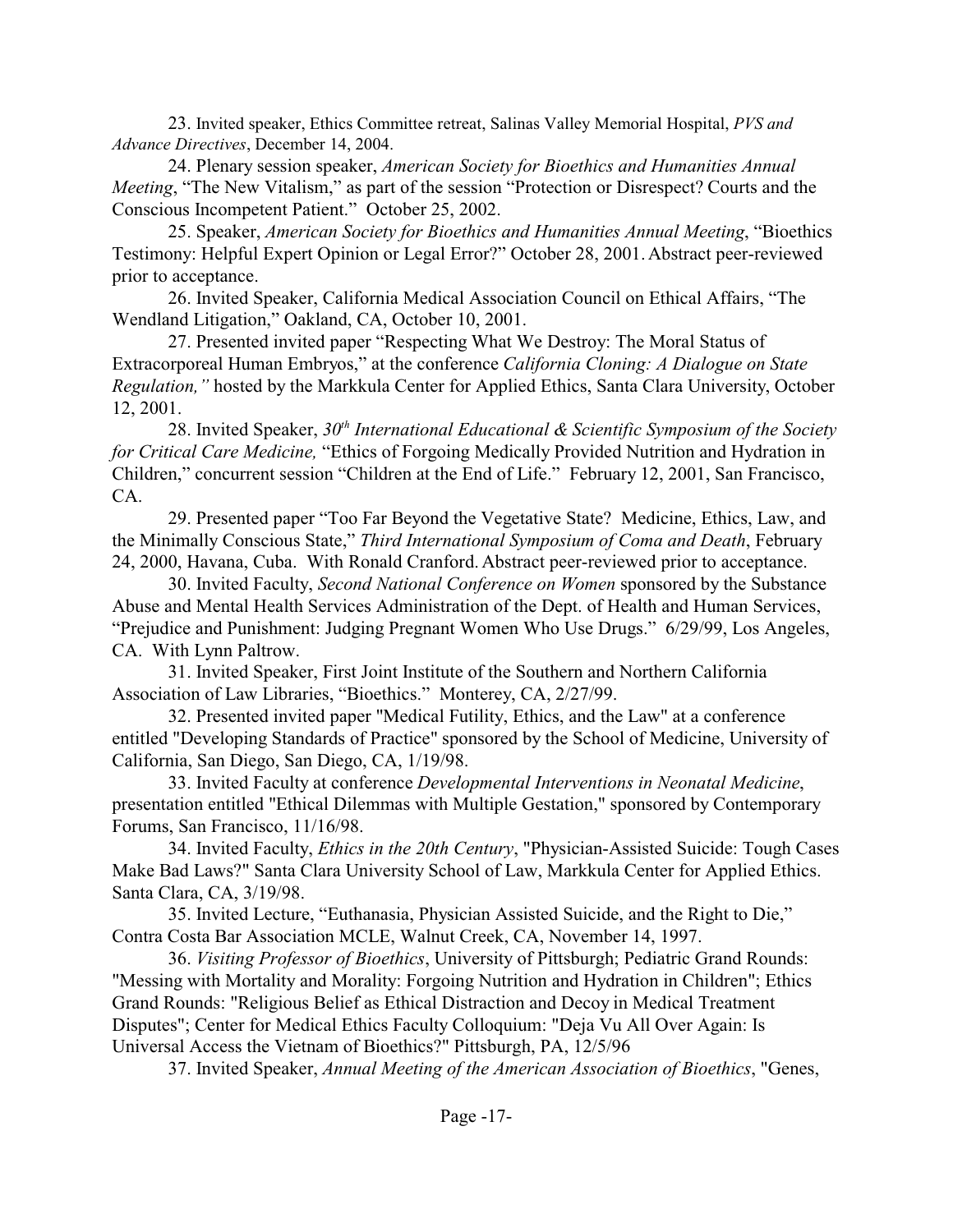Drugs, and (Reproductive Ethics That Don't) Rock 'n Roll," San Francisco, CA, 11/21/96. Abstract peer-reviewed prior to acceptance.

38. Invited Faculty, *Just Limits, Just Goals: Managed Care and the Ethics of the New Medicine*, conference sponsored by the Southern California Region of Kaiser Permanente, "The Tower of Babel Revisited? Diagnosing and Interpreting Medical Goals and Public Limitations on Medical Treatment," Pasadena, CA, 11/5/96

39. Invited Faculty, *Annual Meeting, Calif. Assoc. of Medical Directors*, "Resolving the Tough Questions: Ethics in Long-Term Care." Anaheim, CA, 5/5/96.

40. Guest lecturer, Ethics Grand Rounds, Program in Biomedical Ethics, Medical University of South Carolina. "Difference, Discrimination & Desegregation: Bioethics and the Developmentally Disabled." Charleston, SC, 1/22/96.

41. Invited Faculty, *Annual Meeting, Calif. Assoc. of HMOs*. "Ethics and Limiting Patient Access to Possibly Life-Sustaining Treatment." Monterey, CA, 3/23/1995.

42. Invited Faculty, *Hospice Approaches to Physician-Assisted Suicide*, sponsored by Kaiser Permanente. "Oregon's Measure 16, Ethics, and Hospice." Oakland, CA, 9/22/95.

43. Invited guest lecturer, Program in Biomedical Ethics, Medical University of South Carolina. *Ethics Grand Rounds*. "The Physician's Conscience, Medical Futility, and the Grand Inquisitor of Patient Autonomy." Charleston, SC, 11/7/94.

44. Keynote Speaker, *Summer Meeting of AOAC International, Pacific Northwest Region*. "From Pandora's Box to Heavenly Blessing: A Look at Ethics in Human Reproductive Research." Olympia, WA, 6/22/94.

45. Invited Faculty, *Sinners, Saints and Health Care: Individual Responsibility for Health--Ethical, Legal and Economic Questions*. "Responsibility and Childbearing Choices." Minneapolis, MN, 5/19/94.

46. Invited Faculty, *American Lung Association/American Thoracic Society International Conference*. "Ethical Issues in Pediatric Critical Care." San Francisco, CA, 5/16/93.

47. Invited Faculty, *Health Care Ethics Forum `93.* Conference sponsored by the American Association of Critical-Care Nurses and the Society of Critical-Care Medicine. "Legal Myths about Terminating Life Support" and "Abandonment vs the Right to Refuse to Treat." Chicago, IL, 3/27-28/93.

48. Invited Faculty, *Controversies in Critical Care*. Conference sponsored by the Society of Critical Care Medicine. "Ethics in Critical Care: Do Physicians Have a Responsibility to Provide Futile Care if a Patient or Family Insists?" Lake Tahoe, CA, 3/18/93.

49. Invited Faculty, *The Neurologically Impaired Individual*. "Ethical and Legal Significance of Cognition: Is There Brain Birth?" Sponsored by The Center for Biomedical Ethics, University of Virginia, and Richmond Mem. Hospital. Richmond, VA, 3/5/93.

50. Invited Faculty, *Managing Mortality: Ethics, Euthanasia, and the Termination of Medical Treatment*. Conference sponsored by the Center for Biomedical Ethics, University of Minnesota. "Desperately Seeking Death: Letters to a Dutch Doctor." Minneapolis, MN, 12/3- 5/92.

51. Invited Faculty, *Ethics in Critical Care: An Interdisciplinary Approach*. Conference sponsored by the Society of Critical Care Medicine and American Association of Critical-Care Nurses. "Patient Abandonment--Legal Issues." Chicago, IL, 10/6/91.

52. Invited Faculty, *Economic Realities and Ethical Decision Making*. Sixth Annual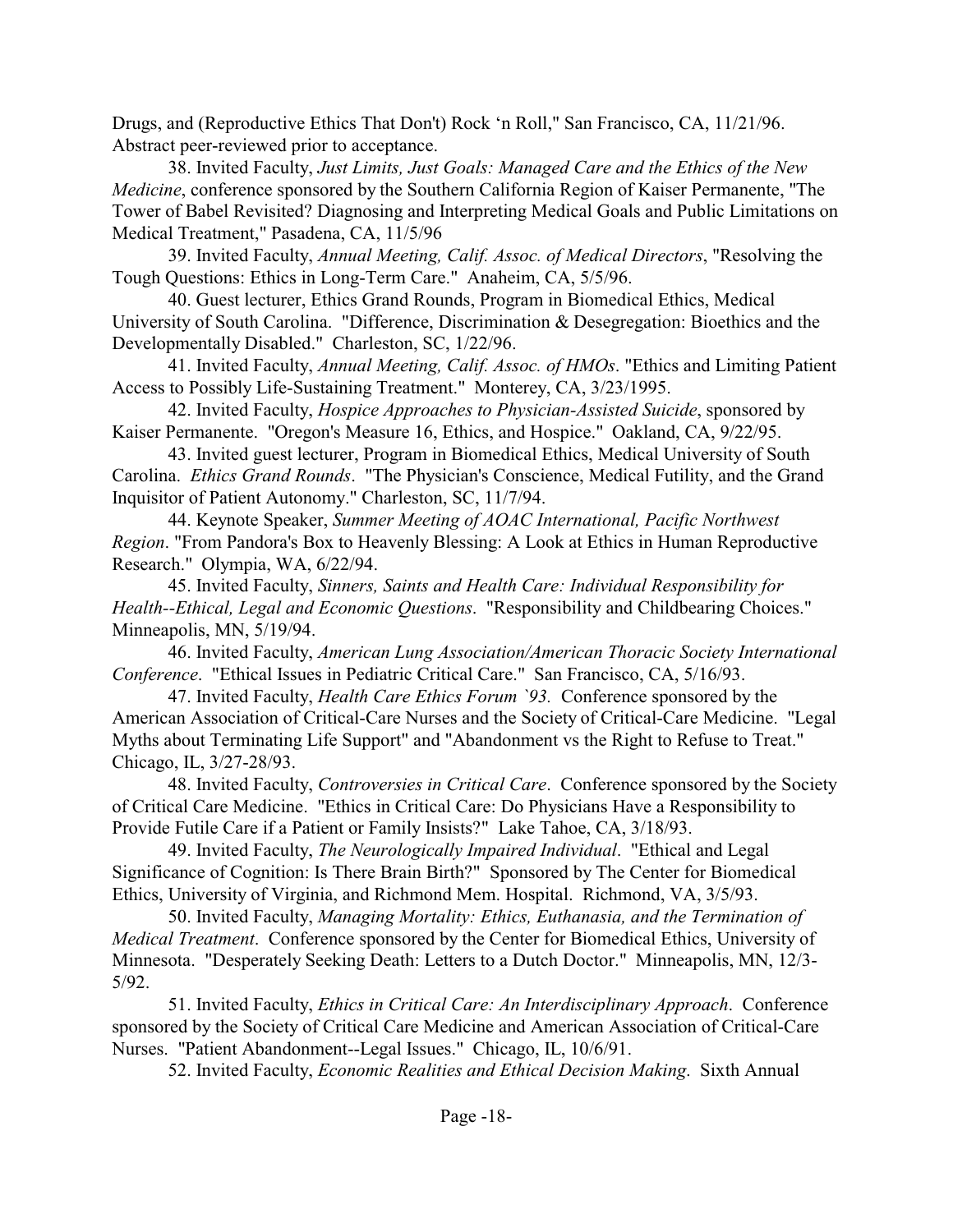Bioethics Seminar of the Washington Hospital Center, Washington D.C. "Apocalypse Now? Moral Values, Medicine, and Money" and "Legal Realities vs. Legal Fiction in Medical Malpractice." 10/3/91.

53. Invited Faculty, *Cocaine in Pregnancy: Is the Fetus Affected?* Conference sponsored by Georgetown University Department of Pediatrics, NICHD, NIDA, and OSAP. "Legal Responses to Perinatal Cocaine Abuse." Washington D.C., 3/4-5/91.

54. Presented paper "On Killing the Innocent." *Controversies in the Care of Dying Patients*. Conference presented by the University of Florida School of Medicine, 2/14-16/91. Abstract peer-reviewed prior to acceptance.

55. Invited Faculty, *Symposium on Withholding and Withdrawing Life Support*, Annual Meeting of the American Thoracic Society, Boston, MA, 5/20/90 and 5/17/87, New Orleans, LA.

56. Invited Faculty, *Drug Babies: A Generation at Risk*, presented by the University Extension of the University of California at Davis. "The Social, Legal, and Medical Issues of Perinatal Substance Abuse." Sacramento, CA, 11/14/89.

57. Invited Faculty, *California Medical Association 1989 Annual Session*. "Ethical Issues for the Medical Staff in 1989: Reproductive Decisions." Anaheim, CA, 3/3/89.

58. Invited Faculty, *1989 Annual Meeting* of the Virginia Chapter of the American Academy of Pediatrics and the Virginia Pediatric Society. "Baby Doe Sequel--1989," "Bioethical Analysis in Clinical Pediatrics," "Pitfalls in Bioethics," "Informed Consent in Adolescence," and "The Involvement of Pediatricians in Maternal-Fetal Conflict." Williamsburg, VA, 2/24-25/89.

59. Invited Faculty, *Hospice 1988: Continuing the Commitment to Excellence*, presented by the National Hospice Organization and the California State Hospice Association. "Legal and Ethical Issues in the Care of the Terminally Ill," San Diego, CA, 4/23/88.

60. Invited Faculty, *20th Annual Medical Symposium of the National Kidney Foundation*. "Living Unrelated Renal Transplantation," Stanford, CA, 9/16/87.

61. Invited Faculty, *Reproductive Ethics: Maternal-Fetal Conflict*, conference sponsored by the Hastings Center and Northridge Hospital. "Law and Social Policy Issues," San Mateo, CA, 9/9/87 and Universal City, CA, 9/11/87.

62. Keynote Speaker, *Technological Approaches to Obstetrics: Benefits, Risks, Alternatives VI*, "Court-Ordered Caesareans and Incarceration for Failing to Follow Medical Advice." Conference sponsored by the journal, Birth, the University of California, Berkeley, School of Public Health, and Marin General Hospital, 2/20/87.

63. Invited Faculty, *Institutional Ethics Committees and Healthcare Decisionmaking*. Conference sponsored by the American Society of Law and Medicine. "Legal Aspects of Ethics Committees." 2/16-17/84.

64. Invited Faculty, *Ethical Issues in the Treatment of HIV+ Substance Abusers*. Conference sponsored by the UCSF and Veteran's Affairs Treatment Research Unit. "Reproductive Rights, Moral Obligations, and Social Responses." San Francisco, CA, 5/21/92.

65. Speaker, *Legal Aspects of Rational Suicide*, San Francisco Veteran's Affairs Hospital, 4/27/92.

66. Keynote address, *The Washington Hospital Center's Bioethics Committee Appreciation Dinner and Educational Seminar*. "Ethics Committees 1999: Supervising Death by Choice and Scrutinizing Resource Allocation." Washington DC, 6/15/93.

67. Invited Faculty, *Preventing the Consequences of Alcohol and Other Drug Abuse for*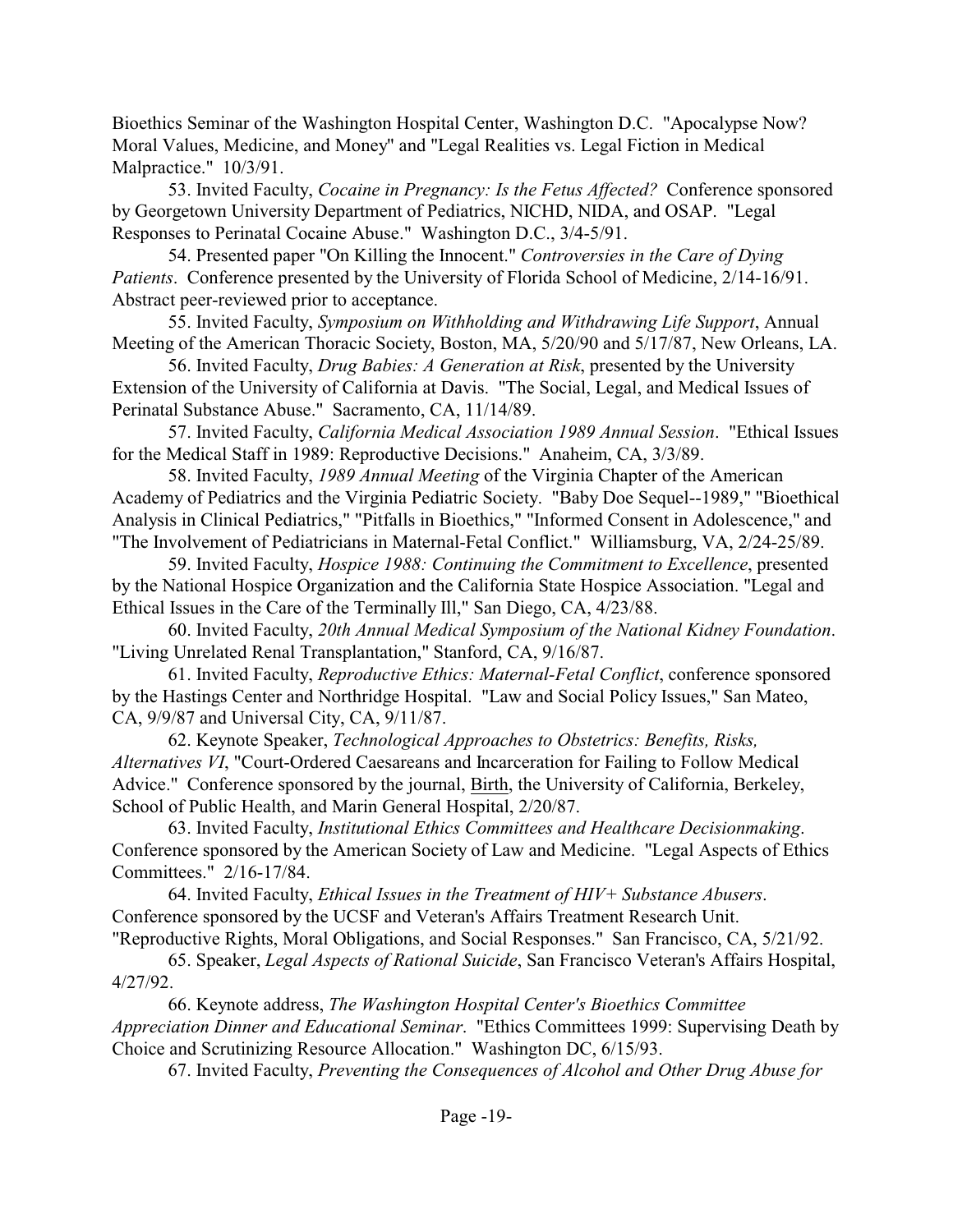*Pregnant Women and Their Families*. Conference sponsored by Office for Substance Abuse Prevention. "Ethical Issues." Washington D.C., 7/15/92.

68. Invited Faculty, *Emerging Issues Program for State Legislative Leaders: The Graying of America*, presented by the University of California and the State Legislative Leaders Foundation. "The Ethical and Legal Considerations of State Policy for the Elderly: Prospects and Challenges for the Future," San Francisco, CA, 10/16/87.

69. Keynote speaker, "Legal and Ethical Aspects of Health Care," Medical Health Practice Council, Pennsylvania chapter of the National Association of Social Workers, 5/15/80.

70. Panel member, Conference on Bioethical Issues in Medical Care, Lexington KY, 10/27/79.

71. Lecture, *Patient Care: Ethical and Legal Restraint*, Newman Center, University of Kentucky, Religion and Medicine Seminar, 10/29/79.

72. Invited Faculty, *Ethical Dilemmas in Nursing Workshop*, Tennessee Hospital Association, 11/7/79.

73. Invited Faculty, *National Conference on Discharge Planning*, American Hospital Association, Niagra Falls, NY, 4/17-19/79; Memphis, TN, 7/15-17/78; Colorado Springs, CO, 5/5-6/78.

### **e) Grants**

Lawrence Nelson & Mary Faith Marshall, Co-Principal Investigators, Robert Wood Johnson Foundation Substance Abuse Policy Research Program, Grant #030790 for \$99,600, on a project entitled "An Ethical and Legal Analysis of State-Compelled Loss of Liberty as an Intervention to Reduce the Harm of Perinatal Substance Abuse and Drug Addiction," 12/1/96-7/31/98. Final report from this project, entitled "Ethical and Legal Analyses of Three Coercive Policies Aimed at Substance Abuse by Pregnant Women," published and released to the public on 8/12/98 at a national press briefing, National Press Club, Washington D.C.

## **f) Non-Scholarly Publications**

1. "Ethics and Seniors with Diminished Mental Capacity," *Senior Living Exec*., March-April 1999, 9-11.

2. "Beneficence or Bucks? Ethics and Health Care Advertising," *Health Care Marketing and Public Relations*, 17:1 (January-February 1991) 13-14.

3. "To See or Not to See," *The Recorder* (March 26, 1990) IV (part of a special section entitled "Seeing Death: Should Executions Be Photographed?").

*This publication is one of the legal newspapers in San Francisco.*

4. "Durable Powers of Attorney for Right to Die," *The Recorder*, (October 19, 1987) 4.

5. "The Baby Doe Regulations," *California Health Law News*, 4 (Spring 1984) 103-105. *Publication of the California Society for Healthcare Attorneys*.

6. "Ethics and Ambiguity: Health Law Practice and the Representation of Potentially Conflicting Interests," *California Health Law News*, 3 (Spring 1983) 28-31.

7. "Not for Physicians Only," *Ethics and Medics*, 2 (March/April 1977), 2-4. *Publication of the Pope John XXIII Center for Medical Ethics.*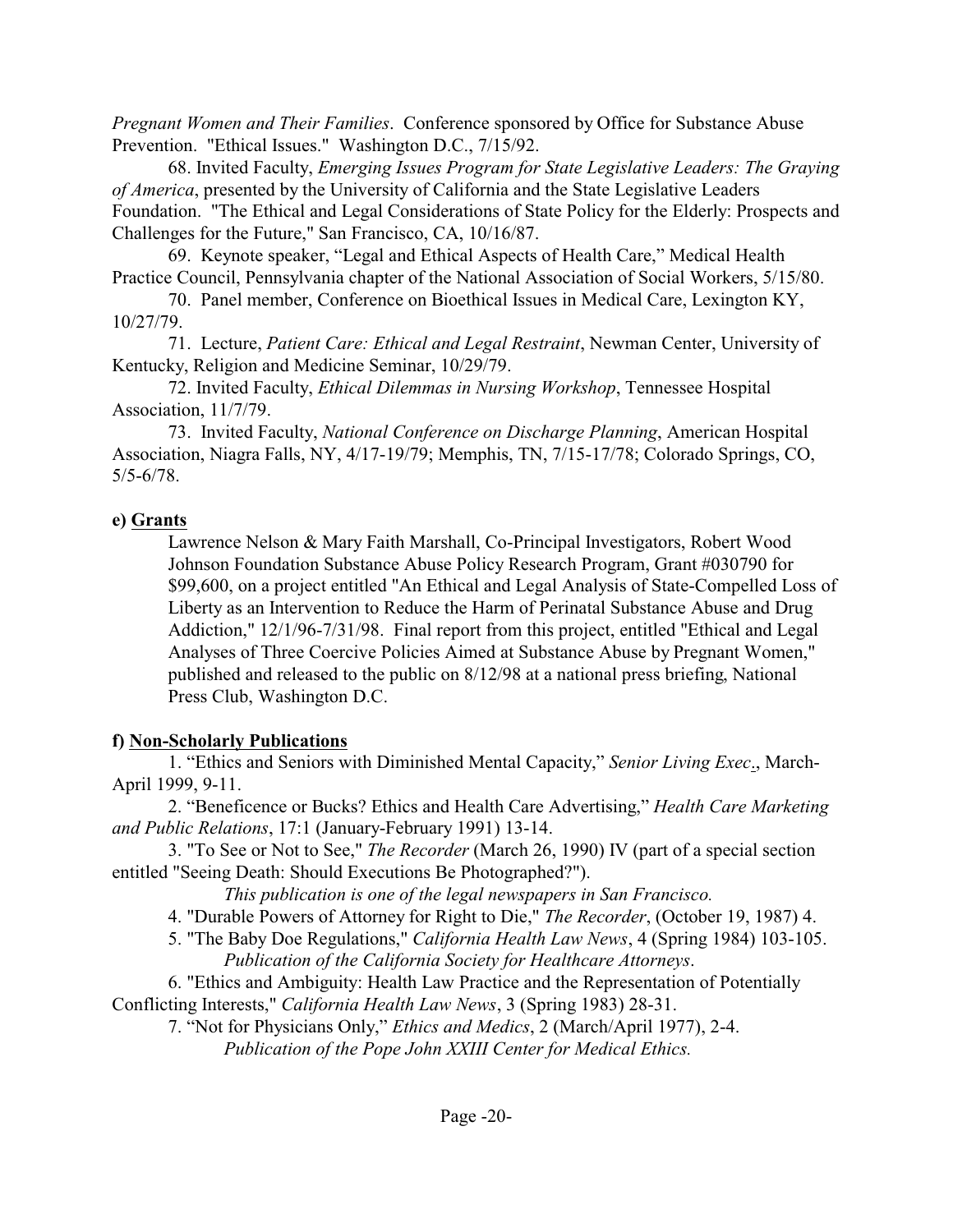# **4. Service to the University, the Profession, and the Community**

### **a) Service to the University**

### *University*

1. Member of the Faculty Judicial Board, 2016-2019. Served on a committee of the FJB in March 2018 that presided over a 3 day, adversarial hearing on an appeal of the imposition of a serious sanction imposed by the Provost on a faculty member; I served as chair of the committee for half of the hearing, ruling on objections from the attorneys and handling other procedural matters. About 75 hours devoted to the hearing and reviewing all the documents associated with the case, reviewing the FJB decision and opinion, and writing a dissenting opinion.

2. Member of the Animal Care and Use Committee, 2005-present.

3. Member of the Human Subjects Committee, 2008-present.

4. Member of the Sabbatical Review Committee, fall 2017.

5. Discussion leader for the Johnson Scholars selection process, 2016 & 2017.

6. Faculty participant in the preparation process for a student who was a finalist for the Truman Scholarship, 2018.

7. Member of a subcommittee of the Faculty Affairs Committee charged by the Trustees with revising the University's policy on managing claims of sexual harassment and other forms of invidious discrimination as well as sexual assault, AY 2006-2014.

8. Director of the Pre-Law Advising Program, 2010-12).

9. Participant in the Ignatian Faculty Forum, AY 2007-08; AY 2010-11, 2011-12, & 2012-13.

10. Member of the Provost's Task Force on the Evaluation of Teaching Effectiveness, AY 2011-12.

11. University delegate to the Western Conversations meeting of Jesuit Colleges and Universities, fall 2012, fall 2014.

12. Faculty for the Johnson Scholars Program's candidate book discussion, AY 2012-14, 2014-15, AY 18-19 at the request of the Honors Program and Provost's office.

13. Creator of and consultant to the Ethics Across the Curriculum project of the Markkula Center and the Vice Provost for Faculty Development, 9/06-8/09.

14. Member, Advisory Committee on Co-Curricular Diversity, 9/08-8/10

15. Summer 06 and 07, presented a mini-class based on my Phil 4A, Ethics and Gender class, for all 6 summer orientation sessions for freshman students (all incoming students attending the orientation program were in attendance).

16. Member, Faculty Salary Committee, 9/04-6/05

17. Participated in interviewing all candidates for the Dean of Academic Support Services, summer10

18. Presentations at the Markkula Center's "Ethics at Noon": "Ethics of the Schiavo case**,"** 9/28/05; "Ethics of the University's Contraceptive Distribution Policy," 2/07; "Ethics and the HPV Vaccine," 1/17/08; "Ethics of Stem Cell Research," 10/04.

*College*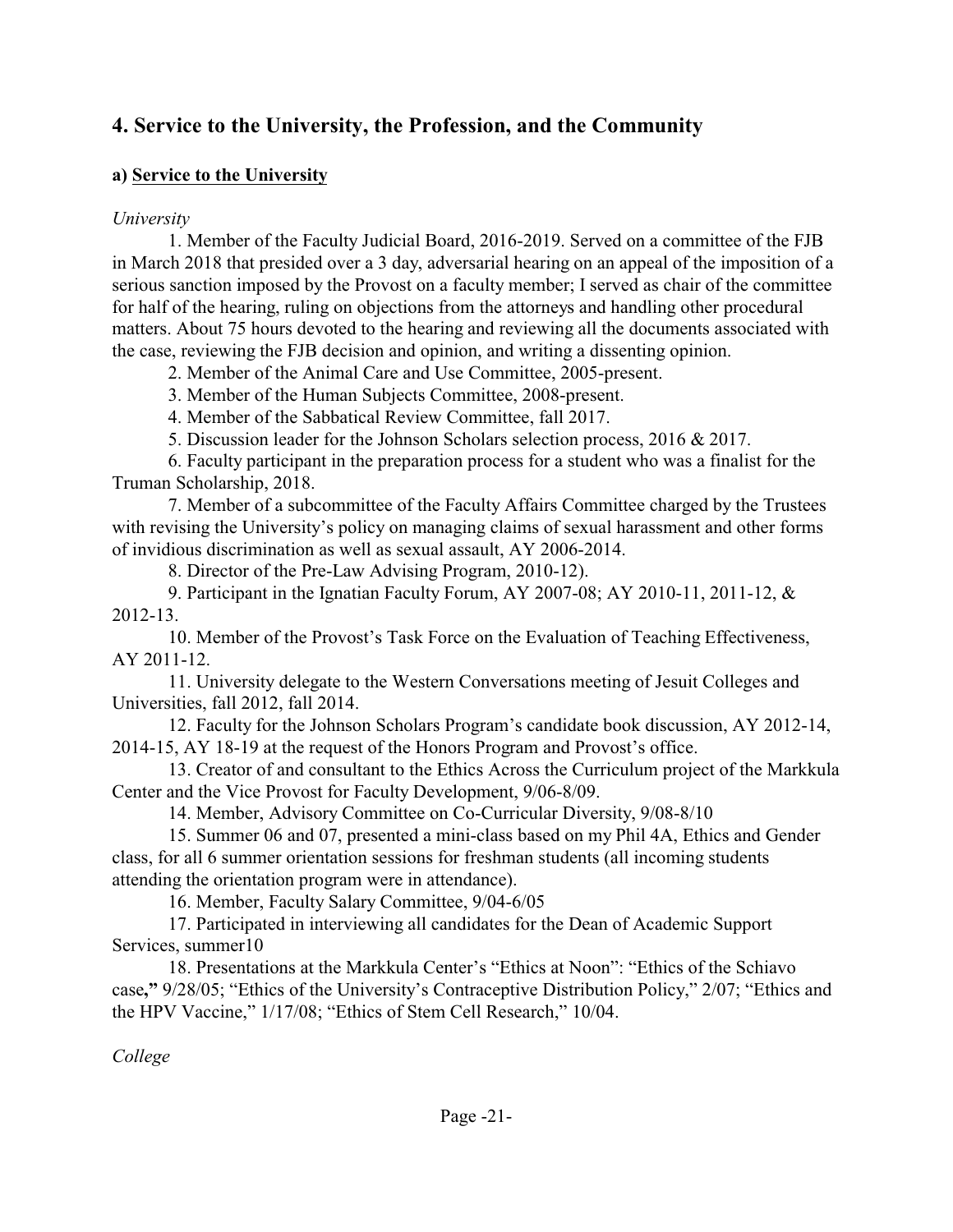1. Chair, Ethics Faculty Core Committee, 9/07-6/11.

2. Member of the Advisory Board of the Program for the Study of Women and Gender, 9/04-8/05.

3. Member of the discussion panel on "A Number," a play presented as part of the DiNardo lecture series, 4/07; discussion panel member for the screening of "Wit," as part of the DiNardo lecture series, 4/11.

4. Member of the selection committee for the Provost's summer scholarships, spring 09,  $10 \& 11$ .

5. Gave two presentations on the pre-law program at Preview Days, 4/12, 4/13/08

6. Rubric scorer for assessment of the Core Ethics requirement, 4/11.

#### *Department*

1. Search Committee Chair for faculty search AY 17-18, 18-19.

2**.** Member of the Assessment Committee, 2015-16.

3. Filled in for the chair at the 2016 Chair's Retreat and several Council of Chairs meetings, 2015-17.

4. Member AYAL search committee 2017.

5. Chair of the Philosophy Department's Assessment Committee, 2014-15; member of this Committee 2012-2014.

6. Preview Days representative for the Philosophy Department and the Pre-Law Advising Program, AY 2010-11, 2011-12, 2012-14, 2014-15.

7. Acting Chair of the Philosophy Department, fall 2012.

8. Assessment coordinator, 2012-2015.

9. Director of Philosophy Department Annual Fagothey Conference, "The Philosophy of Robert Nozick," 5/7/05.

10. Director of Philosophy Department Annual Fagothey Conference, The Metaphysics of Physics, 5/13/06.

11. Director of the Department's Annual Fagothey Conference, "Heidegger & Death," 4/28/07.

12. Represented the Department at Preview Days, 4/05, 4/07, 4/08.

13. Attended Jesuit Philosophy Summit at Seattle University as SCU representative, 4/15- 4/17/09

14. Member of the Department's Committee on Assessment of Student Learning in the Major and wrote the Assessment Report, AY 07, 08, 09.

15. Guest faculty at Café Socrates approximately 10 times from 04 through 11.

16. Participated in lecturer searches from 04 through 11.

#### **b) Service to the Profession**

1. Peer reviewer for abstracts submitted to the Law, Public Health Policy, and Organizational Ethics category for both the 2017 and 2018 annual meeting of the American Association for Bioethics and Humanities.

2. Peer reviewer for the journal BMC Medical Ethics. 2018.

3. Referee, *Journal of Business Ethics Education*, 2017.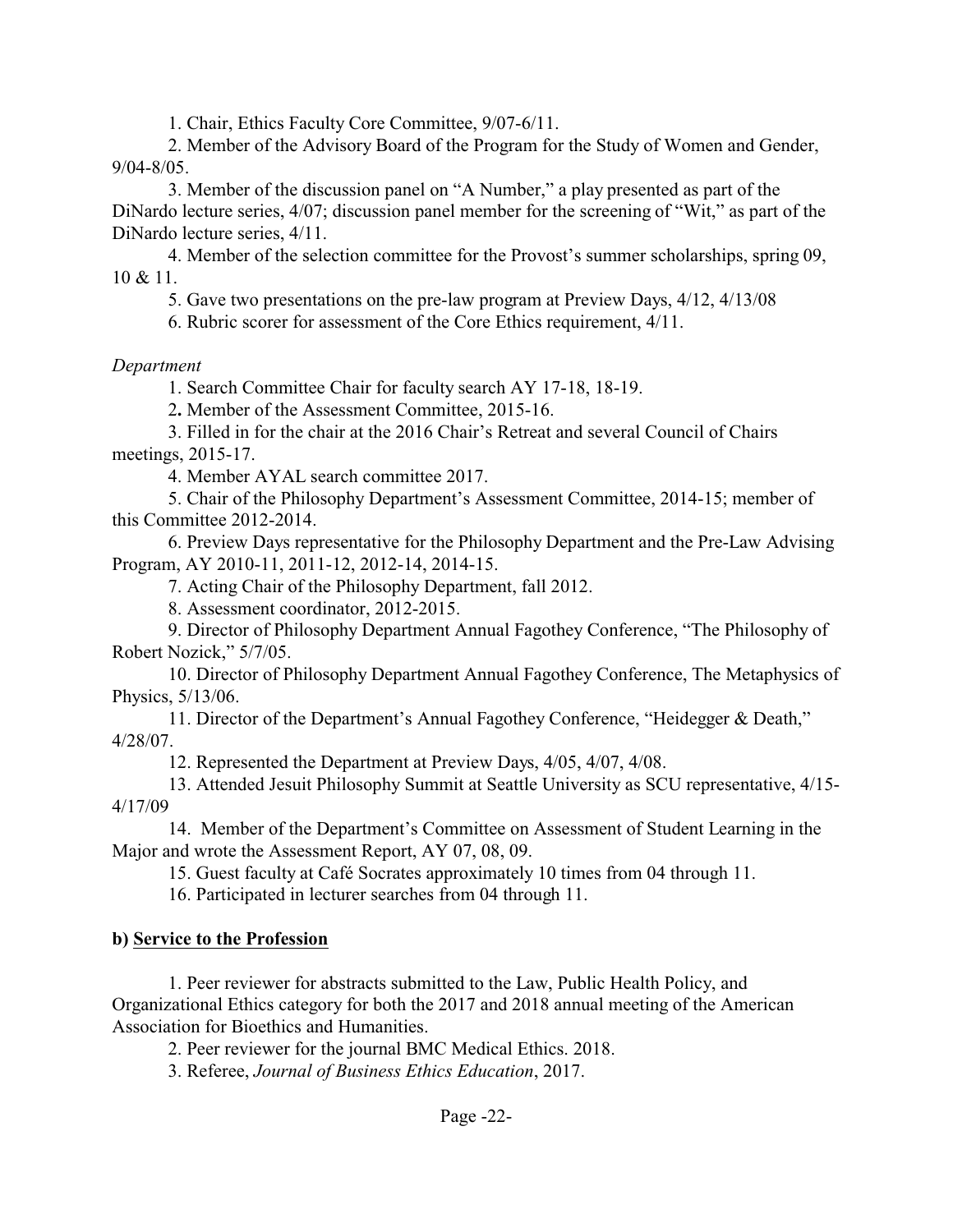4. Served as referee for the *Journal of Criminal Justice*, 2017.

5. Served twice as a referee for an article submitted to the *Journal of Philosophy, Science & Law*, 2014, 2016.

6. Referee, *Medicine, Health Care and Philosophy* (a European journal published by Springer), 2016.

7. Served twice as a referee for an article submitted to the *Journal of Law, Medicine & Ethics*, 2013, 2015.

8. Peer reviewer for the American Society for Bioethics and Humanities 2015 annual meeting, section of Law, Public Health Policy, and Organizational Ethics.

9. Served as a reviewer for Oxford University Press of a book proposal on the dual use dilemma, 2013.

10. Peer reviewer for the American Society for Bioethics and Humanities 2012 annual meeting, section of Arts, Literature, and Cultural Studies.

11. Peer reviewer, American Society for Bioethics and Humanities, of abstracts for the Interdisciplinary Group, 2010.

12. Elected to the Nominating Committee of the American Society for Bioethics and Humanities; appointed Chair of the Nominating Committee by the ASBH President, Arthur Derse, 9/04-8/05

13. Chairman of the 2005 Nominating Committee of the American Society for Bioethics and Humanities, 9/05-8/06

14. Accepted the Lifetime Achievement Award from the American Society for Bioethics and Humanities on behalf of my late friend, Dr. Ronald Cranford, 10/28/06.

### **c) Service to the Community**

1. Member of the Lucille Packard Children's (Stanford) Hospital Ethics Committee, 2006-present.

2. Ethics consultant for the Salinas Valley Memorial Hospital Bioethics Committee, 2008-present.

3. Invited lecturer, Raising the Bar, San Francisco, February 25, 2015, "A Smorgasbord of Bioethics."

4. Member, Santa Clara County Medical Society Public Service Committee, AY 04-05.

5. Invited speaker, Ethics Committee retreat, Salinas Valley Memorial Hospital, PVS and Advance Directives, 12/14/04.

6. Interviewed on Wisconsin Public Radio regarding ethics and the disposition of frozen embryos, 2/10/05.

7. Invited speaker, Inns of Court (lawyers organization), San Jose, on the Schiavo case, 4/13/05.

8. Invited speaker, Salinas Valley Memorial Hospital Ethics Committee, *Ethics, Assisted Death, and Million Dollar Baby*, 4/27/05.

9. Member of the Task Force on the Ethics of Pediatric Solid Organ Transplantation of Stanford University Medical School & Packard Children's Hospital, 9/04-8/05

10. Featured speaker, Annual Medical Staff Meeting, St. Rose Hospital, Hayward, *Ethics at the End of Life*, 10/6/05.